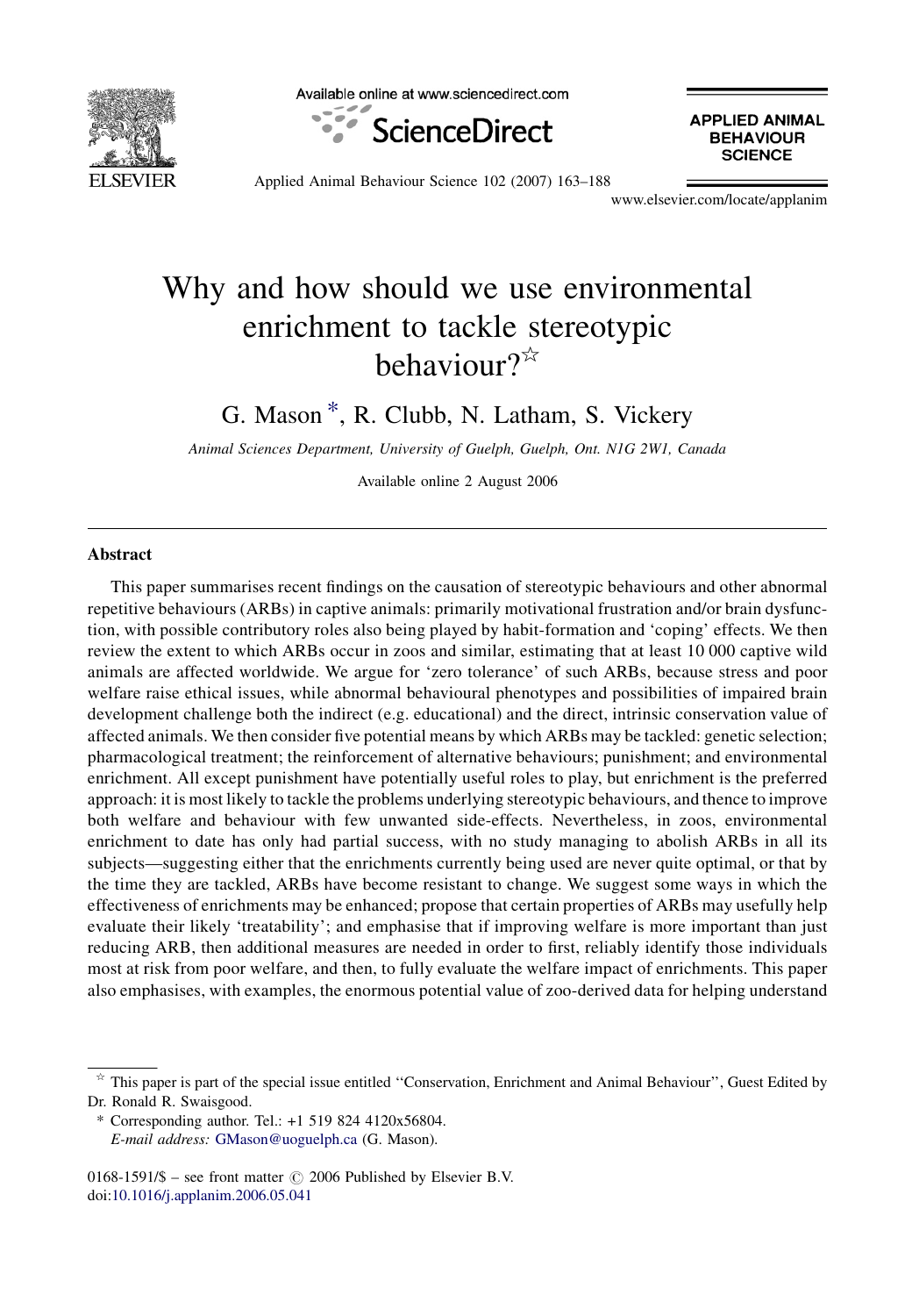<span id="page-1-0"></span>how taxon, ecological niche, rearing history, and current housing together affect animals' responses to captivity.

 $\circ$  2006 Published by Elsevier B.V.

Keywords: Abnormal behaviour; Stereotypic behaviour; Environmental enrichment; Animal welfare; Prevalence; Zoo animals

# 1. Introduction

In this review, we estimate the extent of stereotypic behaviours in wild animals kept in zoos and breeding centres; propose that these behaviours should be eliminated on both welfare and practical grounds; and argue that using enrichments is fundamentally the most appropriate way to achieve this. This paper builds on a recent publication by [Mason and Latham \(2004\),](#page-23-0) but incorporates new findings and hypotheses from several contributed chapters in a forthcoming book on these behaviour patterns ([Mason and Rushen, in press](#page-23-0)).

We start with definitions of terms. 'Stereotypies' or 'stereotypic behaviours' have long been inter-changeably defined as repetitive, unvarying and apparently functionless behaviour patterns (e.g. [Mason, 1991a](#page-23-0)). However, how 'unvarying' an activity has to be for inclusion has long been a moot point, leading to debates as to what to label such behaviours as over-grooming, which involve quite variable motor patterns [\(Garner, in press-a,-b](#page-22-0); [Mason, in press-a; Mills and](#page-23-0) [Luescher, in press\)](#page-23-0). [Mills and Luescher \(in press\)](#page-24-0) therefore proposed that 'stereotypic behaviour' be used as a broad catch-all term for all apparently functionless, repetitive behaviours, even when the exact motor patterns involved are flexible (reserving 'stereotypies' for a sub-class of more predictable forms caused by particular types of brain dysfunction; cf. [Garner, in press-a\)](#page-22-0). This suggestion has advantages, but leaves two problems unsolved. The first is that 'lack of function' is often hard to ascertain, and indeed some odd-looking stress-related repetitive behaviours do actually seem to have beneficial consequences (e.g. repetitive hand-flapping and other 'stims' in autistic humans; repetitive oral movements in some captive ungulates: reviewed [Mason and](#page-23-0) [Latham, 2004\)](#page-23-0). The second problem is that these descriptive definitions cover an enormous range of activities. This includes some that are perfectly normal and unproblematic (e.g. a cat kneading a pillow, a foetus or baby sucking its thumb, a dog chasing a stick); and yet when people ask 'Is X a stereotypy?' or 'Is Y stereotypic?', they typically do not mean 'Is that behaviour repetitive and apparently functionless?' but rather 'Does that individual have a problem?'. One of us (GM) has therefore suggested that this broad term 'stereotypic behaviour' be used instead to mean 'repetitive behaviour induced by frustration, repeated attempts to cope and/or C.N.S. (brain) dysfunction' ([Mason, in press-a\)](#page-23-0). This shifts the emphasis from mere appearance onto biological causation; allows some functional activities to be included; and also maps more closely onto what most people actually mean when using this term in practice. However, it brings with it a new challenge: sometimes we simply do not know the cause. This is particularly true for zoo animals, because they are very diverse and each case has typically attracted minimal empirical investigation. Here, perhaps the best alternative is to use the label 'abnormal repetitive behaviour' (ARB) (cf. [Garner, in press-a\)](#page-22-0), a bland term conveying nothing about causation nor even necessarily implying a problem. We will do this in this paper, occasionally using the phrase 'putative stereotypic behaviour' for variation. 'Stereotypic behaviour' is reserved for behaviours demonstrably caused by deficits in captive housing that induce frustration etc. (our suspicion being that future data will show that most ARBs meet this criterion).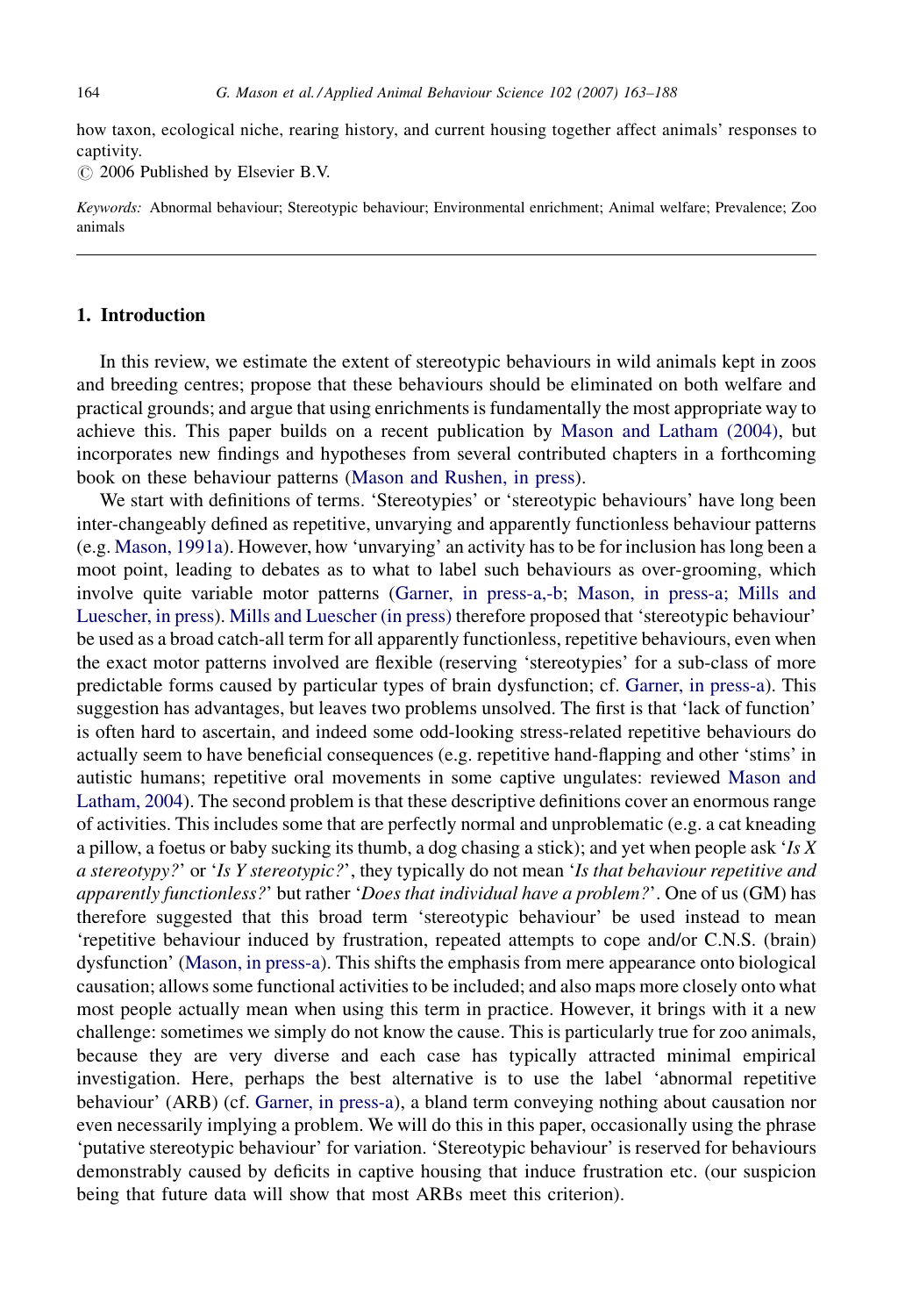What exactly causes stereotypic behaviours? [Mason \(in press-a\)](#page-23-0) sums up the state of current knowledge as follows:

'Overall, captive animals perform stereotypic behaviour for the following, non-mutually exclusive, reasons:

- (1) internal states induced by the captive environment, and/or cues external to the animal, persistently trigger or motivate a specific behavioural response; and/or
- (2) the environment creates a state of sustained stress which affects how [specific brain regions] elicit and sequence behaviour, resulting in abnormal perseveration; and/or
- (3) a past, early rearing environment has affected C.N.S. development, again resulting in abnormal behavioural sequencing, with effects evident long past infancy.

... in some cases this might... be further promoted by endogenous effects such as reinforcing consequences from the behaviours [and increased] predictability may ... emerge through repetition'.

Thus  $(1)$ – $(3)$  are the fundamental causes of repetition; while, more speculatively, some stereotypic behaviours may additionally involve 'coping' effects and/or the development of habit-like properties (see also [Mason and Latham, 2004](#page-23-0)). Mason then proposed that forms with 'cause (1)' be called 'frustration-induced stereotypic behaviour', and those with causes (2) and (3), 'malfunction-induced stereotypic behaviour'. Frustration-induced stereotypic behaviours are driven directly by motivational frustration, fear or physical discomfort; are not the product of any underlying dysfunction; and the motor patterns that are repeated reflect the nature of the underlying problem, deriving from attempts to replace a missing normal behaviour, to escape from confinement, or to otherwise alleviate the problem. Malfunction-induced stereotypic behaviours are products of C.N.S. abnormality, co-occur with a suite of other effects (e.g. quantifiable changes in brain physiology/anatomy: [Cabib, in press; Lewis et al., in press](#page-21-0); and behavioural 'perseveration': see [Garner, in press-a,](#page-22-0) and further discussion below); and the forms of motor pattern repeated may be sometimes be more arbitrary/less naturalistic, not directly reflecting the problem's primary cause (e.g. eye-poking in primates removed from their mothers too early) (reviewed [Mason, in press-a](#page-23-0)).

Leaving aside exact causation as often unknown, to what extent are ARBs displayed by captive wild animals? The best zoos and similar institutions manage their populations with care, but successfully keeping wild species can be challenging, and not infrequently, animals show overgrooming, self-biting, the eating of inedible objects ('pica'), rhythmic rocking or pacing, and other ARBs (e.g. [Meyer-Holzapfel, 1968; Templin, 1993; Carlstead, 1998\)](#page-24-0). Accurately quantifying the total global prevalence of such ARBs, i.e. the proportion of the captive population displaying them, is currently impossible: most relevant studies do not sample at random but instead focus on individuals or enclosures where such behaviours are known to be an issue; extrapolating from these would thus over-estimate true prevalence (see e.g., [Clubb and Mason, 2007\)](#page-21-0). However, some broader surveys across multiple institutions should reflect the true situation more accurately, at least for a few species. For instance, [Mellen et al. \(1998, and subsidiary unpublished data\)](#page-24-0) scan-sampled felids across eight zoos. They obtained data from 55 individuals on the presence of stereotypic behaviour, 76% emerging as affected. [Tarou et al. \(2005\)](#page-25-0) took an alternative, questionnaire-based approach, analysing returns from 48 AZA-accredited institutions to show that of the 440 individual prosimians living in these zoos, 13.2% displayed ARBs ranging from pacing to self-harming. More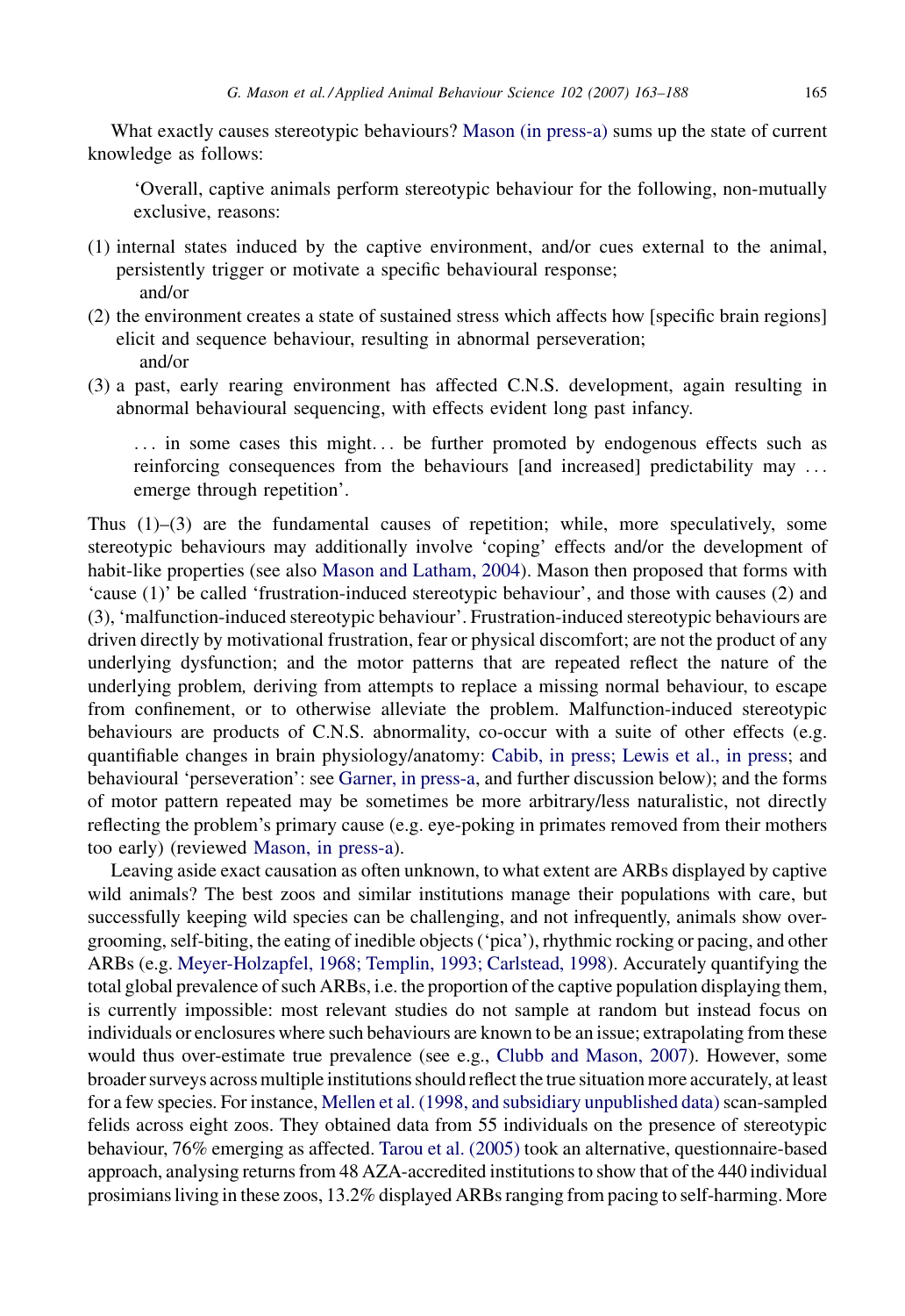<span id="page-3-0"></span>recently, Bollen et al. (submitted, cited by [Novak and Bollen, in press\)](#page-24-0) similarly surveyed over 3000 zoo primates; they obtained the somewhat lower figure of 7% for prevalence in prosimians (perhaps reflecting sampling effects and/or their exclusion of self-injurious behaviour from these results), and revealed interesting taxon effects, with prevalences of 7% in New World monkeys, 13.8% in Old World monkeys and 39.6% in apes. [Table 1](#page-4-0) sums further figures from surveys focussing on particular species or genera.We added census information from the International Species Inventory System (ISIS; [www.isis.org\)](http://www.isis.org/) to this table, to estimate what these prevalences suggest are the total numbers of affected animals worldwide. 'Estimate' is the key word here – how accurate or globally representative are these survey figures is unknown, as is the number of zoos not reporting to ISIS (though it is at least equal to the number of reporting zoos – see [IUDZG, 1993; WAZA, 2005\)](#page-22-0); and our calculations probably exaggerate the population sizes of large, hard-to-keep species like elephants, while underestimating it for others (e.g. those bear species favoured by Asian bear parks). However, these caveats in mind, two lessons do emerge from [Table 1](#page-4-0) and the broader surveys above. First, within some taxa, known or putative stereotypic behaviours occur in a considerable proportion of the population. Second, the total number of affected animals is likely over 10 000 – this probably being an under-estimate, if the total number of zoo birds and mammals is ca. 600 000 ([IUDZG, 1993\)](#page-22-0), reflecting that [Table 1](#page-4-0) covers a just handful of taxa (cf. the ca. 4000 species and sub-species of bird and mammal kept in zoos; [Clubb and Mason, 2007\)](#page-21-0).

If 10 000 or even tens of thousands of zoo animals perform ARBs, this is a large number of individuals, and yet dwarfed by the tens of millions of stereotypic animals in agricultural systems [\(Mason and Latham, 2004\)](#page-23-0). Given this context, why should these captive wild animals be of any real interest or concern? This question is the focus of this paper's Section 2. After this, we consider how zoos and breeding centres do and should tackle stereotypic behaviour, comparing 'environmental enrichment' with other approaches (Section [3\)](#page-11-0). Lastly, in Section [4,](#page-14-0) we focus on enrichment, to discuss how it should be used in practice: e.g. how enrichments should be presented, which subjects should be prioritised, plus what data should be collected to evaluate its success and/or further the fundamental understanding of ARBs.

## 2. Why are stereotypic behaviours/ARBs in captive wild animals important?

ARBs in captive wild animals are important for three reasons. The first is that many indicate environments that cause poor welfare (by which we mean negative affective or emotional states): this raises ethical concerns, and some practical concerns too due to the other likely consequences of stress. The second is that stereotypic behaviours represent a considerable divergence from the behavioural phenotypes of free-living wild animals, and could even indicate C.N.S. dysfunction. This raises further concerns, especially about such animals' direct, intrinsic role in conservation (e.g. their suitability for reintroduction) and even their indirect role (via public education). The third reason is more positive: the diversity of species and rearing/housing conditions represented in zoos is unparalleled, and these institutions thus represent a 'natural experiment' which uniquely allows the generation and test of hypotheses about how captivity affects animals. Thus cases here can give new fundamental insights, which can then be applied to the many species kept in other situations.

# 2.1. Stereotypic behaviours/ARBs as a sign of probable poor welfare

Stereotypic behaviours in captive animals are typically most time-consuming and prevalent in conditions known or believed to be aversive, such as physical confinement and/or low stimulation (e.g. studies of chained/unchained zoo elephants reviewed by [Clubb and Mason \(2002\)\)](#page-21-0); social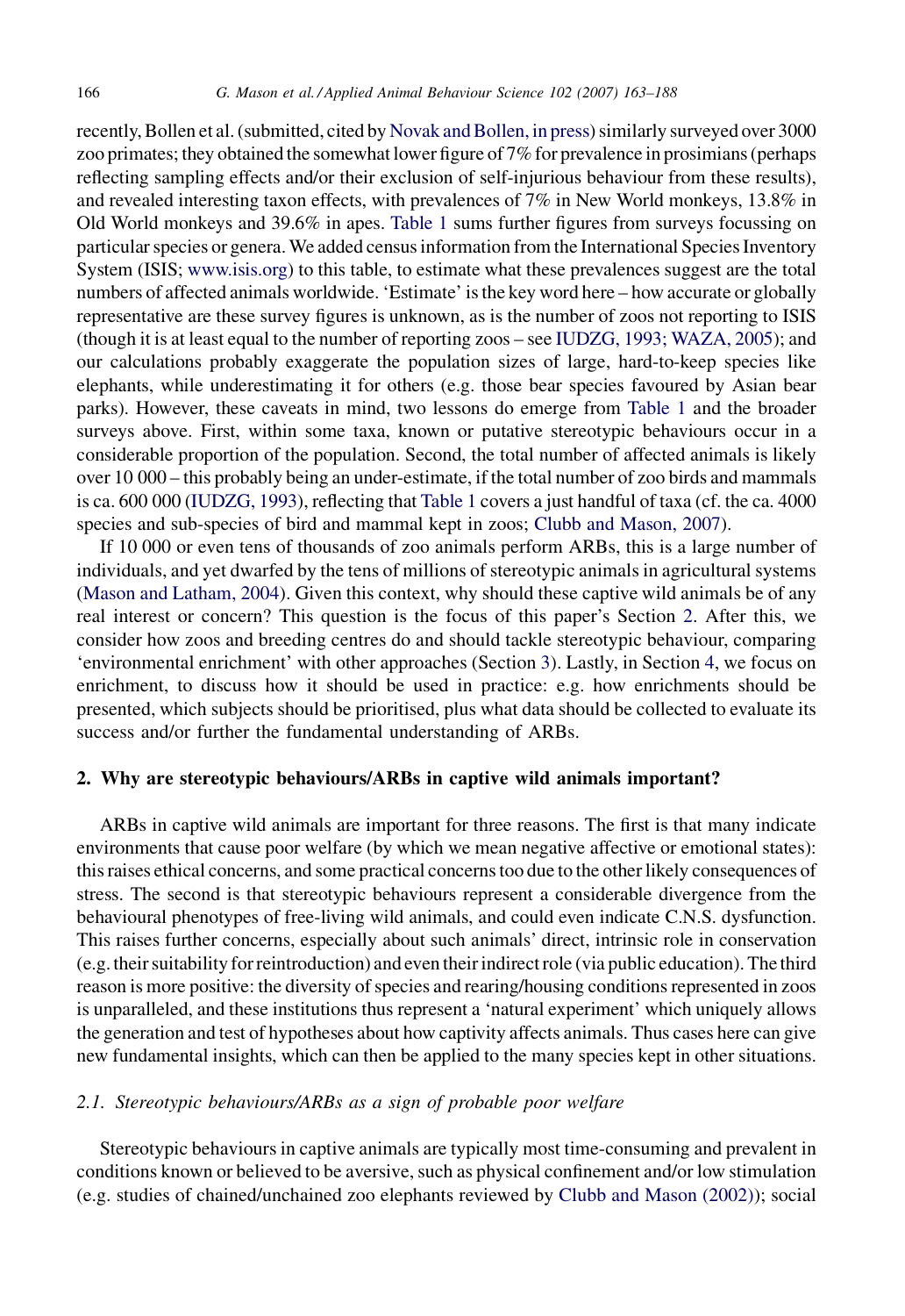<span id="page-4-0"></span>Table 1 The prevalence of abnormal repetitive behaviours in zoos and breeding centers

| Species                                                                    | Prevalence expressed<br>as a $\%$ (and as a fraction<br>of the individuals sampled) | Number of<br>institutions<br>sampled | Worldwide population:<br>www.isis.org, November<br>2005 (estimated worldwide<br>zoo total, if 50% zoos<br>report to ISIS; see text) | Estimated<br>worldwide<br>number of zoo<br>animals<br>affected |
|----------------------------------------------------------------------------|-------------------------------------------------------------------------------------|--------------------------------------|-------------------------------------------------------------------------------------------------------------------------------------|----------------------------------------------------------------|
| Brown bears ( <i>Ursus arctos</i> )                                        | 48\% $(89/185)^a$                                                                   | 49                                   | 450 (900)                                                                                                                           | 432                                                            |
| Asiatic bears (Ursus thibetanus)                                           | 54% $(34/63)^a$                                                                     | 28                                   | 131 (262)                                                                                                                           | 141                                                            |
| American black bears                                                       | 43\% $(6/14)^a$                                                                     | 7                                    | 301 (601)                                                                                                                           | 258                                                            |
| (Ursus americanus)                                                         |                                                                                     |                                      |                                                                                                                                     |                                                                |
| Sun bears (Helarctos malayanus)                                            | 74% (21/29) <sup>a</sup>                                                            | 14                                   | 138 (276)                                                                                                                           | 204                                                            |
| Spectacled bears (Tremarctos ornatus)                                      | $60\%$ $(9/15)^{a}$                                                                 | 10                                   | 140 (280)                                                                                                                           | 168                                                            |
| Sloth bears (Melursus ursinus)                                             | $60\%$ $(9/15)^{a}$                                                                 | 7                                    | 70 (140)                                                                                                                            | 84                                                             |
| Polar bears (Ursus maritimus)                                              | 55% (68/124) <sup>a</sup>                                                           | 39                                   | 199 (398)                                                                                                                           | 227                                                            |
|                                                                            | $100\%$ $(13/13)^{b}$                                                               | 8                                    |                                                                                                                                     |                                                                |
|                                                                            | 82\% $(32/39)^c$                                                                    | 18                                   |                                                                                                                                     |                                                                |
|                                                                            | Total assuming each<br>study surveyed<br>different animals:<br>$101/176 = 57\%$     | 45                                   |                                                                                                                                     |                                                                |
| Fennec foxes (Vulpes zerda)                                                | $28\%$ $(26/93)^d$                                                                  | 31                                   | 182 (364)                                                                                                                           | 102                                                            |
| Giraffes and okapi pooled (Giraffa<br>camelopardalis and Okapia johnstoni) | $80\%$ (206/257) <sup>e</sup>                                                       | 49                                   | $1285 + 141 = 1426 (2852)$                                                                                                          | 2282                                                           |
| Gorillas (Gorilla gorilla)                                                 | 69% $(81/117)^{f}$                                                                  | 17                                   | 760 (1520)                                                                                                                          | 1049                                                           |
| Black rhinoceroses (Diceros bicornis)                                      | $85\%$ $(51/60)^{g}$                                                                | 60                                   | 189 (378)                                                                                                                           | 321                                                            |
| Elephants (Loxodonta Africana and<br>Elephas maximus pooled)               | 43\% $(9/21)^h$                                                                     | 7                                    | $337 + 492 = 829$<br>$(1658, \text{ or } 1167 + ^h)$ ;<br>smaller number used,<br>to be conservative)                               | 502                                                            |
| Leopards (Panthera pardus)                                                 | $100\%$ $(16/16)^{i}$                                                               | 4                                    | 629 (1258)                                                                                                                          | 1258                                                           |
| Clouded leopards (Neofelis nebulosa)                                       | 49% (35/72) <sup>j</sup>                                                            | 12                                   | 185 (370)                                                                                                                           | 181                                                            |
| Lion-tailed macaques<br>(Macaca silenus)                                   | 30\% $(14/47)^{k}$                                                                  | 13                                   | 376 (752)                                                                                                                           | 226                                                            |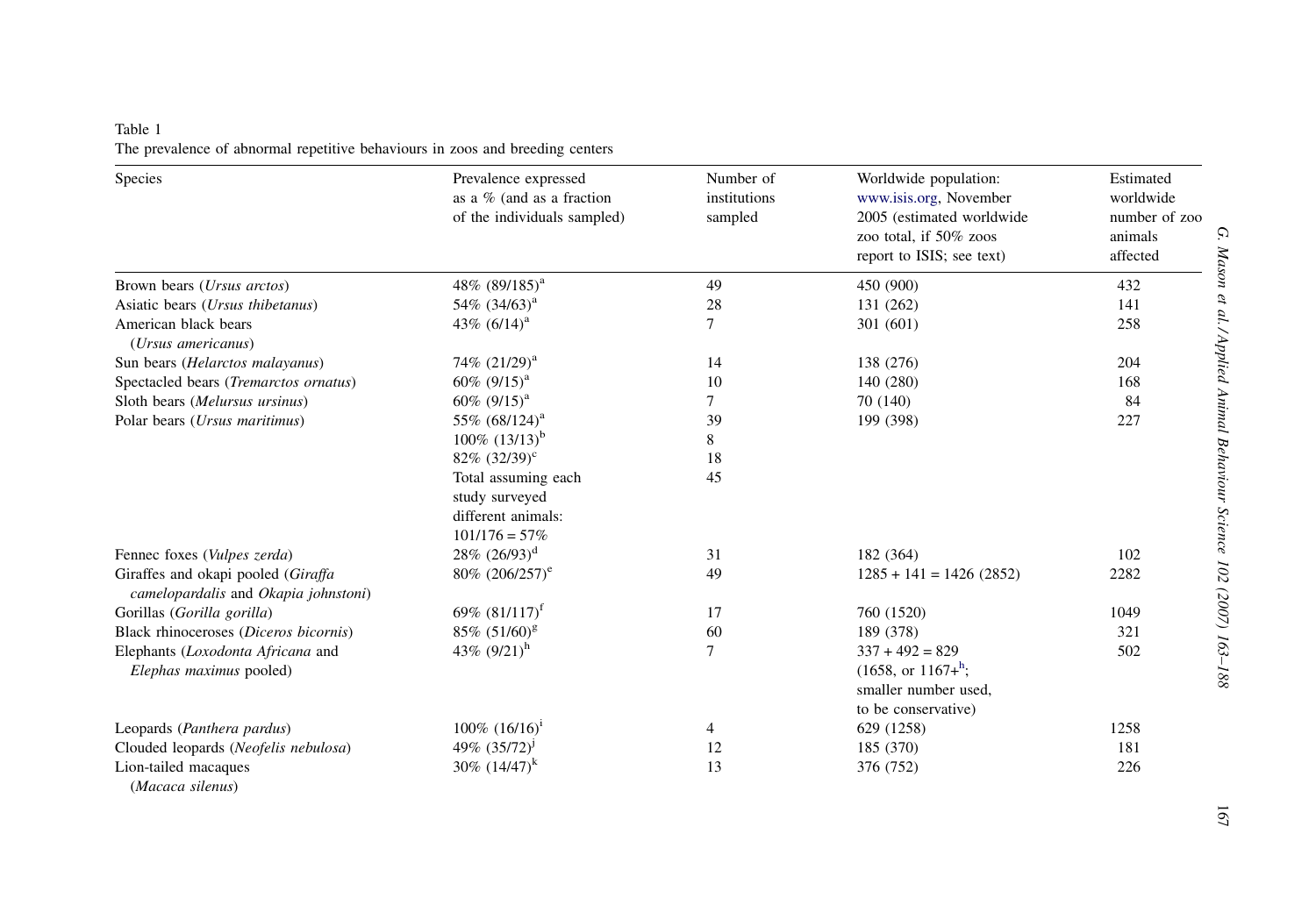<span id="page-5-0"></span>

| Species                                                                                                                                              | Prevalence expressed<br>as a % (and as a fraction<br>of the individuals sampled)                                                                                                          | Number of<br>institutions<br>sampled | Worldwide population:<br>www.isis.org, November<br>2005 (estimated worldwide<br>zoo total, if 50% zoos<br>report to ISIS; see text) | Estimated<br>worldwide<br>number of zoo<br>animals<br>affected |
|------------------------------------------------------------------------------------------------------------------------------------------------------|-------------------------------------------------------------------------------------------------------------------------------------------------------------------------------------------|--------------------------------------|-------------------------------------------------------------------------------------------------------------------------------------|----------------------------------------------------------------|
| <i>Lemur</i> (multiple species)                                                                                                                      | $6\%$ $(10/172)^{1}$                                                                                                                                                                      | Up to $481$                          | 2054 (4108)                                                                                                                         | 246                                                            |
| Varecia (multiple species)                                                                                                                           | $21\%$ $(34/161)^1$                                                                                                                                                                       | Up to $481$                          | 1282 (2564)                                                                                                                         | 538                                                            |
| Eulemur (multiple species)                                                                                                                           | $17\%$ $(9/53)^{1}$                                                                                                                                                                       | Up to $481$                          | 899 (1798)                                                                                                                          | 306                                                            |
| Wombats (Vombatus ursinus)                                                                                                                           | 44% $(23/52)^m$                                                                                                                                                                           | 20                                   | 33 (66)                                                                                                                             | 33                                                             |
|                                                                                                                                                      |                                                                                                                                                                                           |                                      |                                                                                                                                     |                                                                |
| <sup>d</sup> Carlstead (1991): data collected by questionnaire survey.<br><sup>e</sup> Bashaw et al. (2001): data collected by questionnaire survey. | Shepherdson et al. (2004): data collected for North American animals only, from keeper reports.                                                                                           |                                      |                                                                                                                                     |                                                                |
|                                                                                                                                                      | Gould and Bres (1986): surveyed zoos for 'regurgitation and reingestion' behaviour by questionnaire, following up with telephone interviews/visits.                                       |                                      |                                                                                                                                     |                                                                |
|                                                                                                                                                      | <sup>g</sup> Unpublished information (Carlstead, personal communication) supplemental to Carlstead et al. (1999a,b); keepers were asked to rate their animals on the frequency of 'pacing |                                      |                                                                                                                                     |                                                                |
|                                                                                                                                                      |                                                                                                                                                                                           |                                      |                                                                                                                                     |                                                                |
|                                                                                                                                                      | Clubb and Mason (2002): searched for studies reporting weaving and other repetitive behaviours in zoo elephants; data here represent totals from four papers pooled. 1167 was             |                                      |                                                                                                                                     |                                                                |
|                                                                                                                                                      | the estimated minimum worldwide zoo population in 2001, from a source other than ISIS (Clubb and Mason (2002) citing Koehl 2001).                                                         |                                      |                                                                                                                                     |                                                                |
|                                                                                                                                                      | Mallapur and Cheelam (2002): data collected by direct observation; relevant behaviours always comprised pacing.                                                                           |                                      |                                                                                                                                     |                                                                |
| apparent function or purpose'.<br>or stereotypy, i.e. repetitive locomotion in a specific area'.                                                     | Wielebnowski et al. (2002): published prevalence data available for self-plucking and tail-chewing only (not pacing); data collected by keeper questionnaire.                             |                                      |                                                                                                                                     |                                                                |
| all such behaviours pooled could not be calculated from the data as published.                                                                       | k Mallapur et al. (2005): data collected by direct observation; prevalence given here is for pacing only; other ARBs (e.g. self-biting) were also seen, but the overall prevalence of     |                                      |                                                                                                                                     |                                                                |

stereotypic behaviour includes rhythmic movements like pacing and somersaulting, plus more variable forms such as over-grooming and self-harm.

[Hogan](#page-22-0) (2004): data collected by questionnaire and sub-sample followed up via direct observation; pacing and gate-pawing were the most common forms.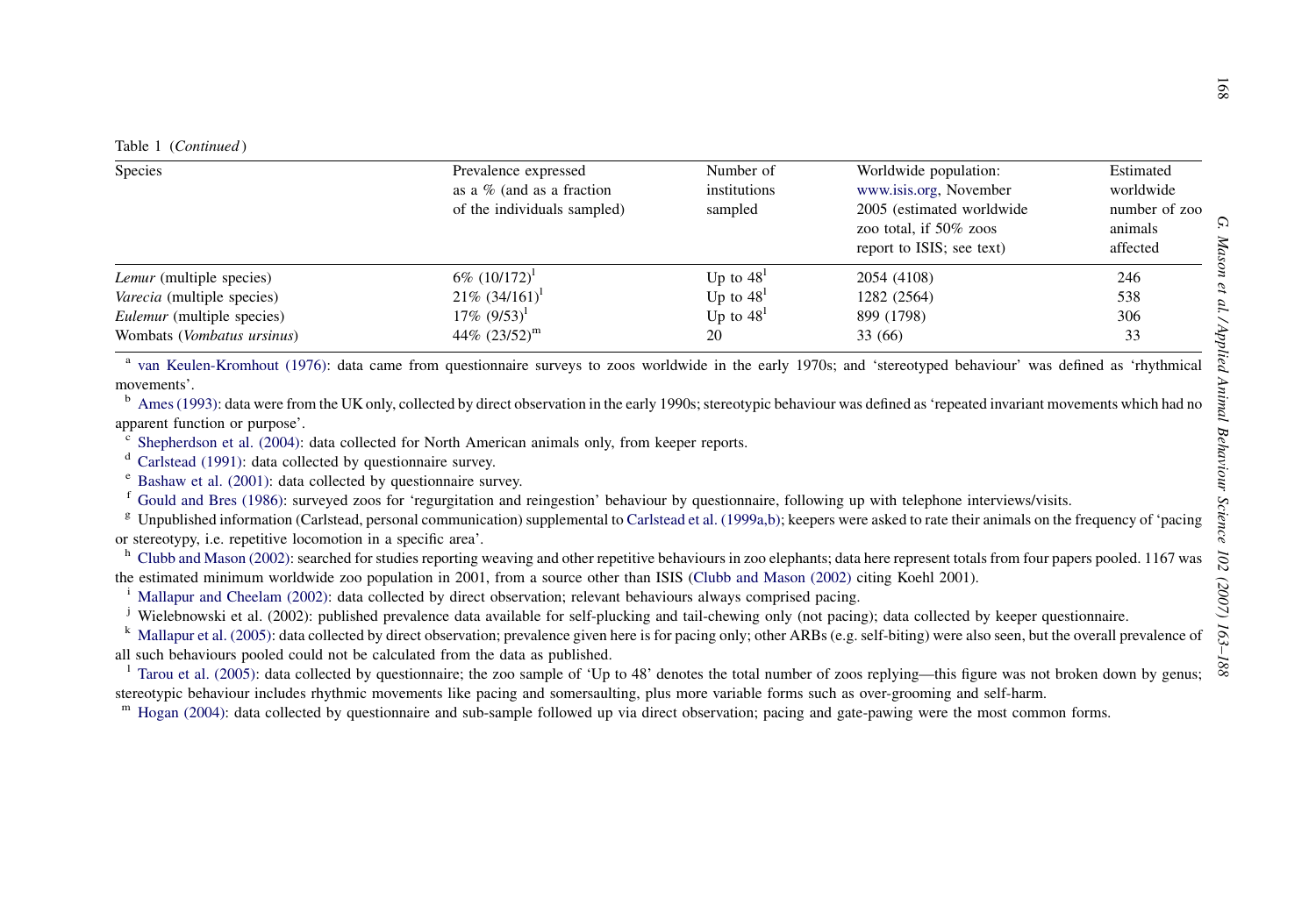isolation (e.g. [Foley, 1934](#page-22-0); [Novak et al., in press-a,-b](#page-24-0) on primates; [Meehan et al., 2003](#page-23-0) on parrots); and unavoidable stress or fear (see e.g. [Meyer-Holzapfel, 1968; Cabib, in press; Novak](#page-24-0) [et al., in press-b](#page-24-0)). The pacing of wild captive carnivores illustrates this well: this increases in fennec foxes (Vulpes zerda) with the number of zoo visitors ([Carlstead, 1991](#page-21-0)); in leopard cats (Felis bengalensis) if housed near natural predators and/or without hiding places ([Carlstead et al.,](#page-21-0) [1993](#page-21-0)); in leopards (*Panthera pardus*) when kept 'off exhibit' in small, barren holding quarters devoid of natural light ([Mallapur and Cheelam, 2002](#page-23-0)); and in many species on 'starve days', i.e. days when not fed (reviewed by [Clubb and Vickery, in press\)](#page-21-0). Furthermore, stereotypic behaviours often demonstrably develop from thwarted attempts to perform specific motivated behaviours, suggesting frustration. These include repeated escape attempts in caged laboratory mice (e.g. [Nevison et al., 1999a](#page-24-0)); rooting and pawing in farmed sows unable to nest-build (e.g. [Jensen, 1988\)](#page-22-0); and several zoo examples: 'forepaw-hopping' in a polar bear cub, resulting from repeated attempts to reach food that it could smell but not reach ([Kolter and Zander, 1995](#page-23-0)); furplucking in an ocelot, which disappeared when given natural prey to pluck [\(Hancocks, 1980](#page-22-0)); pacing in a dingo, which developed from running up and down a trellis separating it from its pack ([Meyer-Holzapfel, 1968\)](#page-24-0); and many others where pacing seems to derive from attempts to escape (reviewed [Clubb and Vickery, in press](#page-21-0)). In addition, stereotypic behaviours may co-vary with other signs of stress and disturbance (e.g. the various indices reviewed by [Clubb and Mason,](#page-21-0) [2007](#page-21-0); [Morgan and Tromborg, 2007](#page-24-0); and [Tarlow and Blumstein, 2007\)](#page-25-0). One zoo example comes from clouded leopards (Neofelis nebulosa), where pacing correlates with excreted levels of cortisol metabolites, and animals that self-injure (e.g. bite or chew their tails) excrete higher levels than animals which do not (Wielebnowski et al., 2002). Similarly, black rhinoceroses (Diceros bicornis) scoring high in a behavioural factor that includes 'stereotypy', tend to have lower reproductive success [\(Carlstead et al., 1999a](#page-21-0)).

These individual accounts paint a picture that was recently confirmed by meta-analysis: [Mason and Latham \(2004\)](#page-23-0) surveyed publications on ARBs to assess their overall relationship with welfare statistically. A comprehensive collection of several hundred publications was analysed, and accounts scored for reported and/or measured links between these behaviours and other welfare indices. A consistent pattern emerged from those reports in which subjects with different degrees of this behaviour came from different husbandry-types (e.g. contrasting feeding regimens, or differing degrees of environmental enrichment): most linked repetitive behaviours with other signs of poor welfare, and this was significantly different from chance.

Thus environments that induce or increase stereotypic behaviours are likely to decrease welfare. This will seem obvious to many readers, so why emphasise this here? The first reason is that poor welfare is counter to the stated ideals of responsible zoos (e.g. [WAZA, 2005\)](#page-25-0). Poor welfare in farm or laboratory animals may generally be accepted by society because viewed as a 'necessary evil' behind cheap food or effective medicines, but it seems much harder to justify in zoos and breeding centres. Indeed it would often conflict with these institutions' practical aims, because poor welfare is likely also to reduce breeding success and increase morbidity/mortality (see e.g. [Clubb and](#page-21-0) [Mason, 2007;](#page-21-0) [Morgan and Tromborg, 2007; Tarlow and Blumstein, 2007](#page-24-0)): important issues, especially for the many captive populations that struggle to be self-sustaining and maintain genetic heterogeneity. Ideally, welfare problems should thus never occur in captive wild animals, and they should never show stereotypic behaviours (cf. the figures in [Table 1\)](#page-4-0). The second reason is that zoos sometimes downplay the welfare significance of such behaviours. For instance, in informal conversations with zoo professionals we have heard claims that stereotypic behaviours are of no concern because they allow animals to cope, and beliefs that carnivores' pre-feeding pacing is a harmless version of normal hunting; we have seen the persistent pacing of one female polar bear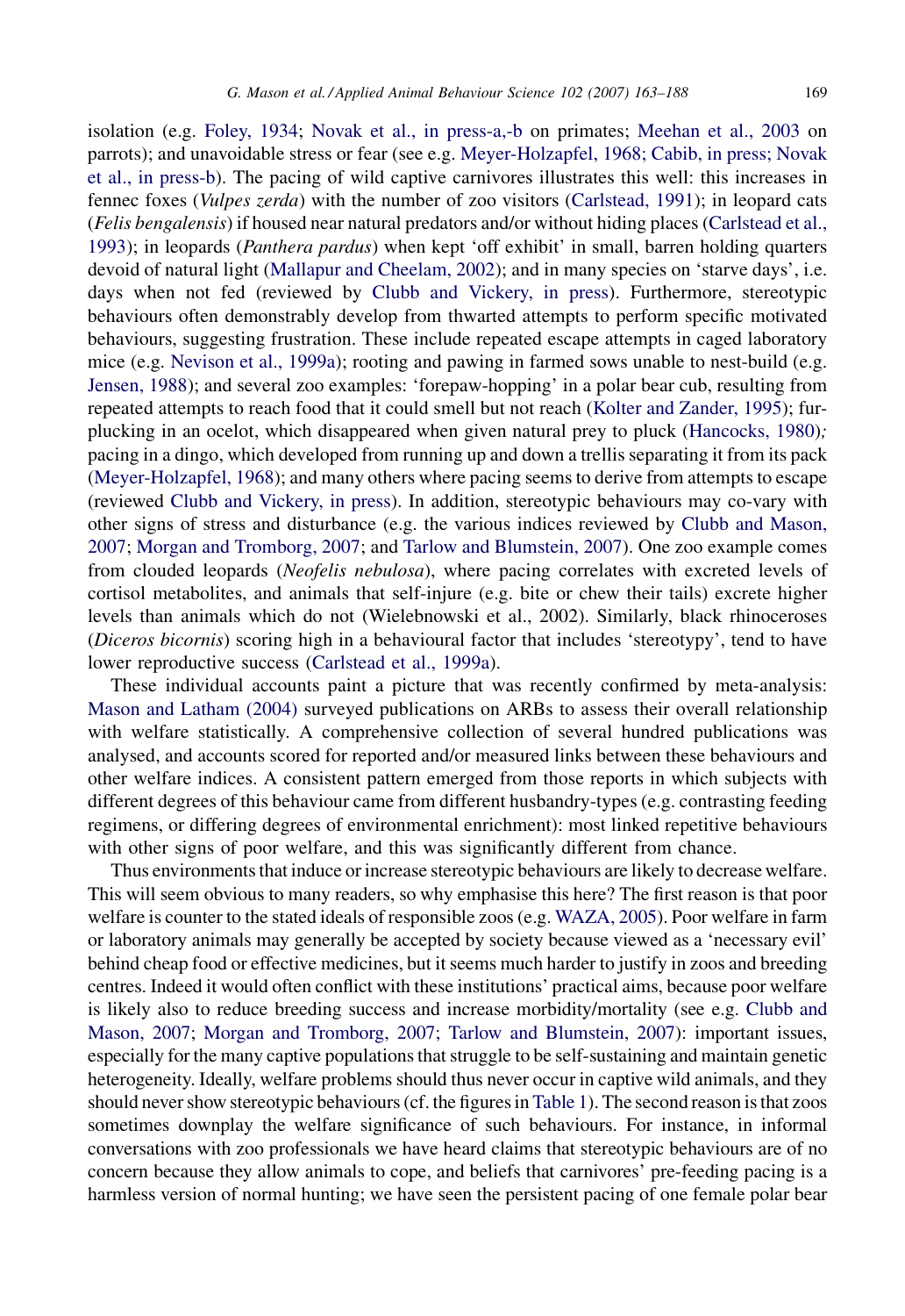treated as though she was somehow 'difficult' and herself at fault; and we have come across statements that some repetitive behaviours are merely welfare-neutral 'scars' of past housing conditions (following [Mason, 1991b](#page-23-0)), e.g. a sign for the public stating that a particular sloth bear's rocking arose because 'her previous (sic) enclosure [at another zoo] lacked opportunities for stimulating activity' (N. Latham, personal observation). Now, with empirical investigation (see below, and also [Mason and Latham, 2004](#page-23-0)), these ideas might prove at least semi-correct in some cases, but our concern is that zoos sometimes use them simply as 'get out clauses', with no real corroborating evidence (and with obvious, worrying implications for animal welfare). The third reason we emphasise links with welfare is that the [Mason and Latham \(2004\)](#page-23-0) survey highlights two important caveats when using ARBs to assess zoo animal well-being. One is that the link between husbandry-induced stereotypic behaviour and husbandry-induced stress (etc.) appears probabilistic, not absolute: thus treatments that reduce ARBs are *likely* to improve welfare, but they do not always do so, and so further measures must be used to judge welfare with certainty (an issue we return to Section [4](#page-14-0)). The other caveat is that, within a given husbandry-type, the pattern at the individual level differs from that seen when comparing different groups: individuals displaying the most ARB paradoxically fare *better* than animals responding to the same conditions with relative inactivity [\(Mason and Latham, 2004](#page-23-0), and cf. Section [3](#page-11-0)). This suggests that these behaviours are better at revealing the poorest environments than they are at identifying the worst off individuals within those environments. As we will see, this has implications for how we should tackle stereotypic behaviours (Section [3\)](#page-11-0) and prioritise individuals for intervention (Section [4\)](#page-14-0).

## 2.2. Repetitive/stereotypic behaviour as phenotypically abnormal

Typically, captive animals' repetitive behaviours are not seen in nature, and often seem the product of activities present in the wild being constrained by enclosure (see e.g. [Clubb and](#page-21-0) [Mason, 2007\)](#page-21-0). They thus flag a great divergence between the behavioural phenotypes of captive animals and their free-living counterparts, with the former being abnormal, at least in the statistical sense of 'away from the norm'. Is this important? It probably is if zoos are to have their maximum educational impact: pacing, over-grooming and other disturbing activities are often said to reduce exhibits' educational value, as well their appeal (e.g. [Carlstead, 1998; Ironmonger,](#page-21-0) [1992; Kolter, 1995; Swaisgood and Shepherdson, in press\)](#page-21-0), and recent international zoo mission statements ([WAZA, 2005\)](#page-25-0) correspondingly present 'a vision of zoos and aquariums ... maintaining the highest standards of animal welfare ... thus convey[ing] credible conservation education messages to the public'. It is also a problem if we want to use captive individuals to research a species' behaviour in the wild. Such behavioural abnormality arguably matters more, however, if captive wild individuals are actually required to have direct, intrinsic conservation value (i.e. beyond acting as living 'symbols' to inspire interest and concern in the public). For a start, one might question exactly what has been conserved, if natural behaviour patterns are lost and/or replaced with captivity-induced ones; [May and Lyles \(1987\)](#page-23-0) coined the phrase 'living Latin binomials' for captive individuals that genetically represent particular wild species but behaviourally have little of their phenotype. One might also be concerned about how such animals would fare if reintroduced to the wild, a situation in which captive-bred animals often have low success (e.g. [Clark et al., 2002](#page-21-0); Frantzen et al., 2001; [Griffith et al., 1989](#page-22-0); and see [Watters and Meehan, 2007](#page-25-0)).

Whether phenotypic abnormality matters beyond this depends on the fundamental causes of the repetitive behaviour. As mentioned in Section [1,](#page-1-0) stereotypic behaviour can be 'abnormal' in a second sense: arising from dysfunction or pathology. This would have yet greater implications, if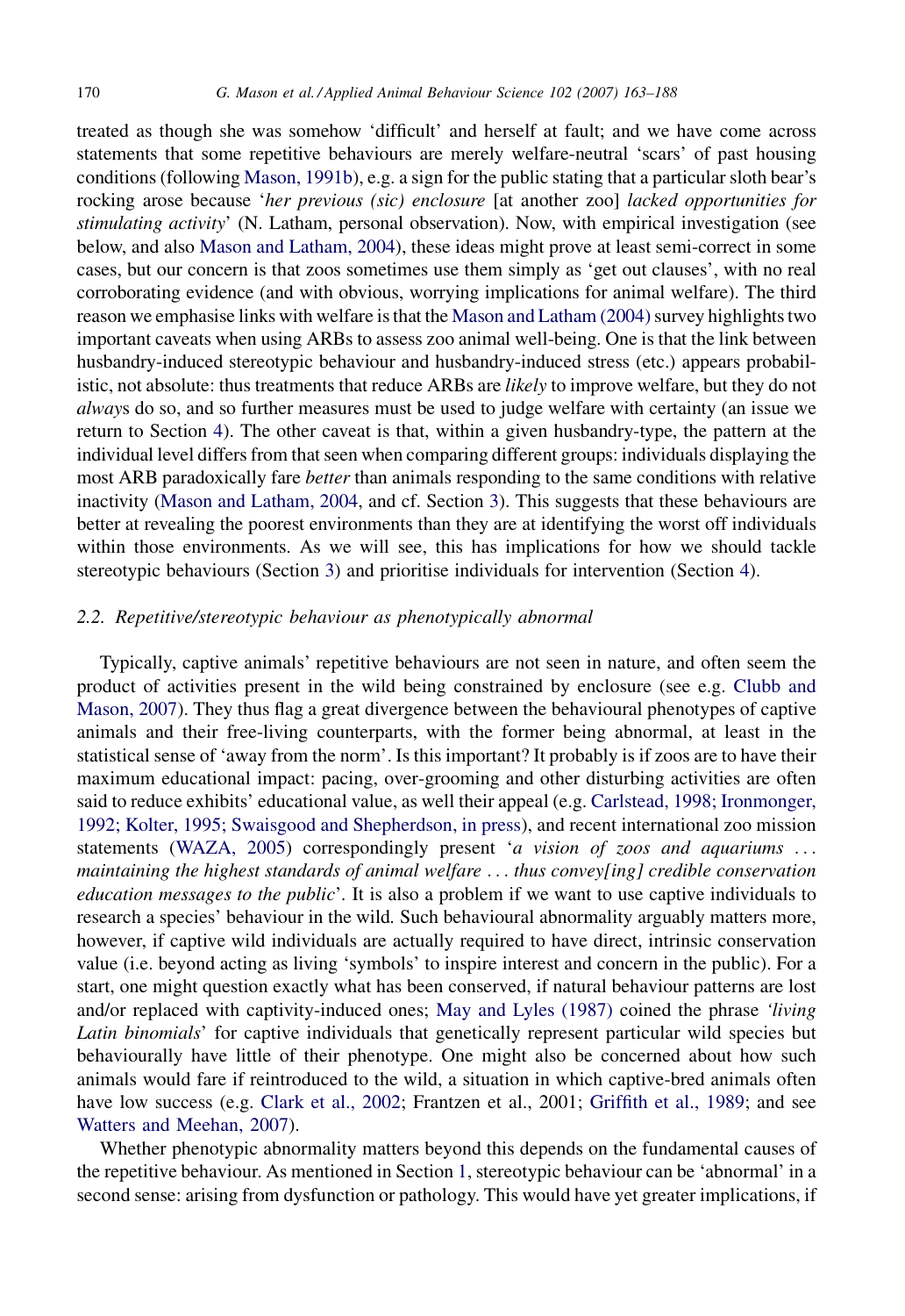true for captive wild animals. Some evidence for this suggestion comes from a growing body of recent behavioural research. Human disorders such as schizophrenia, autism, and some types of brain injury involve forms of C.N.S. dysfunction that impair subjects' proper regulation of behaviour, leading them to produce unnecessary, inappropriate 'uninhibited' responses to external cues. Technically, many of these responses are 'perseverations', namely continuations or reiterations of an activity without the appropriate stimulus being present (e.g. reviewed by [Mason](#page-23-0) [and Latham, 2004; Garner, in press-a](#page-23-0)); and such perseverative tendencies, as quantified in various behavioural tests, correlate with the stereotypic behaviours also performed by these human subjects. Over the last 5 years, in captive animals as diverse as bank voles (*Clethrionomys* glareolus), orange-winged Amazon parrots (Amazon amazonica), marsh tits (Parus palustris), blue tits (Parus caeruleus), sunbears (Helarctos malayanus), Asiatic black bears (Ursus  $thibetanus$ ), horses (Equus caballus), and rhesus monkeys (Macaca mulatta) – indeed every species investigated to date – stereotypic behaviours have similarly been found to correlate with perseveration (reviewed by [Mason, in press-a](#page-23-0)). Thus for instance when caged bears are taught an operant response that wins them a food reward, but this is then made unrewarding (by withholding the treat), individuals with the most stereotypic behaviour take the longest to suppress these now-inappropriate responses. This is quite independent of their learning abilities, or their motivations to feed: thus stereotypic bears have no problems acquiring the task, just with abandoning it when it becomes functionless ([Vickery and Mason, 2003, 2005](#page-25-0)).

Such data alone do not demonstrate C.N.S. pathology (they could reflect pre-existing, perfectly normal individual differences in persistence or habit-formation). However, further evidence does suggest that captive wild animals could be dysfunctional. First, it has long been known that when compared with more naturalistic captive conditions, very barren or sociallyimpoverished rearing conditions impair brain development, inducing perseveration and stereotypic behaviours (reviewed [Novak et al., in press-a,-b;](#page-24-0) [Lewis et al., in press\)](#page-23-0); while the former, in contrast, can 'protect' animals from later stereotypic behaviour if moved to barren cages (reviewed [Lewis et al., in press\)](#page-23-0). However, relatively naturalistic captive conditions still only offer a fraction of the wild's challenges and opportunities, so perhaps even these do not guarantee full normality of function. Consistent with this, captive-born wild animals often display more ARB than wild-born counterparts caught and caged as adults [\(Mason, in press-b;](#page-23-0) [Latham and Mason, 2006\)](#page-23-0). Second, C.N.S. pathology would help explain some odd traits observed in stereotypic captive wild animals: self-damage, as in the self-biting of clouded leopards (Wielebnowski et al., 2002) and zoo primates (Bollen et al., submitted, cited by [Novak](#page-24-0) [and Bollen, in press](#page-24-0)) or the pacing that sometimes persists despite causing abrasions or sores ([Morris, 1964; Meyer-Holzapfel, 1968](#page-24-0); reviewed [Mason, 1991a\)](#page-23-0); stereotypic behaviours that appear resistant to environmental enrichment (reviewed [Mason and Latham, 2004\)](#page-23-0); and finally, the way some ARBs seem to interfere with normal social or parental interactions [\(Carlstead and](#page-21-0) [Shepherdson, 1994](#page-21-0)): e.g. males pacing or pirouetting rather than courting receptive females ([Freeman, 1983](#page-22-0); Swaisgood, personal communication), and females pacing instead of caring for their infants [\(Widholzer and Voss, 1978](#page-25-0); Swaisgood, personal communication; Mason, personal observation).

The evidence that stereotypic zoo animals may be dysfunctional is currently indirect, and future work is needed to assess whether this really is an issue. But why is it important to recognise this as a possibility? First, because – perhaps over-optimistically – it is currently often given little consideration (e.g. [Swaisgood and Shepherdson, in press\)](#page-25-0). Second, such changes could arise from severe stress [\(Cabib, in press](#page-21-0)), and thence indicate severe welfare problems, in the past at least, that should have been avoided. Third, C.N.S. dysfunction would further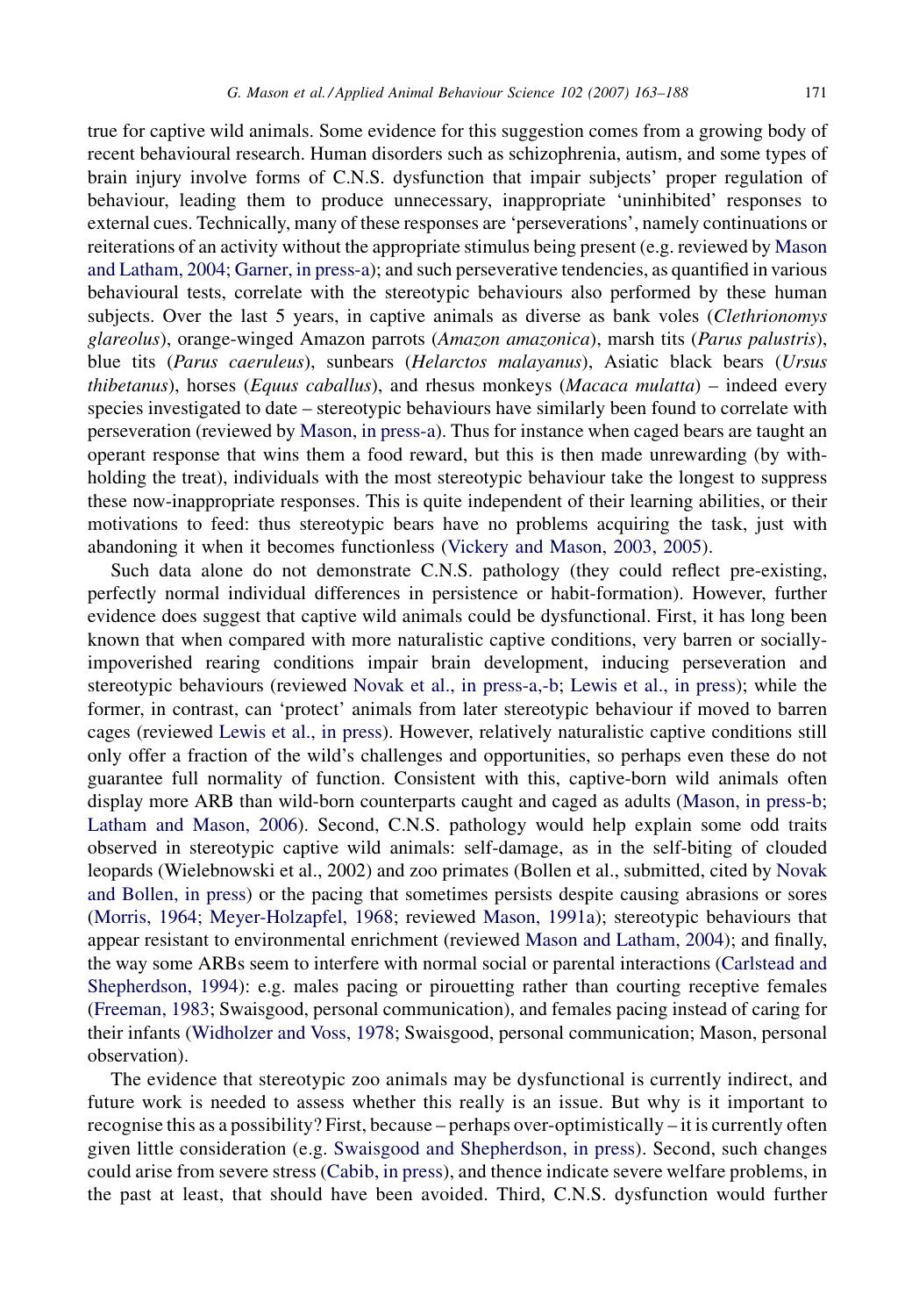diminish such animals' direct conservation value, e.g. by potentially interfering with breeding (as suggested above) or reducing the chances of reintroduction success (e.g. [Vickery and Mason,](#page-25-0) [2003, 2005\)](#page-25-0). Fourth and finally, such effects would have implications for how environmental enrichments should be presented, and how their success should be evaluated (see Section [4](#page-14-0)).

# 2.3. Zoo and breeding centres as resources for understanding the effects of captivity

The sections above present negative reasons why zoos and breeding centres should be interested in ARBs. Here we add some positive ones. As mentioned in Section [1,](#page-1-0) most stereotypic animals occur in agricultural systems; indeed in some types of farm (e.g. sow breeding units), nearly all animals are stereotypic at certain stages of production, and this, combined with the huge scale on which food animals are kept, makes for a global total of many tens of millions of affected individuals ([Mason and Latham, 2004](#page-23-0)). Laboratory animals probably represent the next most stereotypic group: the many millions of mice kept for research ensure that worldwide, their stereotypic behaviours are numerous, while again, in some set-ups (e.g. single-housed primates), the vast majority of individuals are affected (e.g. [Novak et al., in press-a,-b](#page-24-0)). There is also growing concern about the millions of companion animals, some of which (e.g. lone-housed, concentrated-fed horses; some breeds of dogs, especially if stressed or socially isolated) are prone to such behaviours ([Mills and Luescher, in press](#page-24-0)). Now, research on the behaviour of zoo animals can be difficult (e.g. [Clubb and Vickery, in press; Swaisgood and Shepherdson, 2005, in](#page-21-0) [press](#page-21-0)), but it does bring with it some unique advantages due the great variation in housing, rearing and species-type across such institutions. This potentially means that research into the stereotypic behaviours of zoo animals may have useful wider implications for these other systems and species that cause rather more concern.

To illustrate, the variance between enclosures allows multi-zoo studies to statistically identify aspects of husbandry associated with stereotypic behaviour (e.g. [Mellen, 1991; Mellen et al.,](#page-23-0) [1998; Bashaw et al., 2001; Carlstead et al., 1999b;](#page-23-0) Wielebnowski et al., 2002), often pin-pointing variables that could well be important in other systems too (e.g. lack of opportunities to hide/ retreat; excess noise levels; and poor quality contact with human carers). The effects of rearing histories, e.g. whether mother-reared or hand-reared by humans, can also be empirically assessed (see e.g., [Forthman and Bakeman, 1992; Marriner and Drickamer, 1994\)](#page-22-0), since varying far more for zoo animals than for, say, laboratory or farm animal populations. Above, we thus mentioned intriguing differences emerging between wild-caught and captive-bred animals, and although most of this evidence came from wild animals caught and bred for laboratory research, some did come from zoos [\(Mason, in press-b; Latham and Mason, 2006\)](#page-23-0), and it is future zoo research, capitalising on the myriad species these institutions hold, that will confirm or modify this picture. The myriad species, and more importantly their diverse ecological niches and varying responses to captivity, can also give unique insights into the biological risk factors for stereotypic behaviours by allowing the use of 'comparative methods' to test hypotheses it would be near impossible to tackle experimentally (see [Clubb and Mason, 2003, 2007](#page-21-0), on the origins of carnivore pacing). Since similar variance in natural ecological niche and degree of ARB occurs in primates (e.g. [Novak and Bollen, in press](#page-24-0)) and other taxa (e.g. see [Clubb and Mason, 2004\)](#page-21-0), this approach could yield insights in the future that help explain why rodents, primates and ungulates respond to farm and laboratory conditions in the ways that they do. Zoos have also enabled the test of an old idea—that taxa differ in their responses to captivity, with carnivores being more prone to pacing. We surveyed reports of repetitive behaviour across the four main captive mammalian orders (according to [Magin et al., 1994\)](#page-23-0). (This work is now some years old, but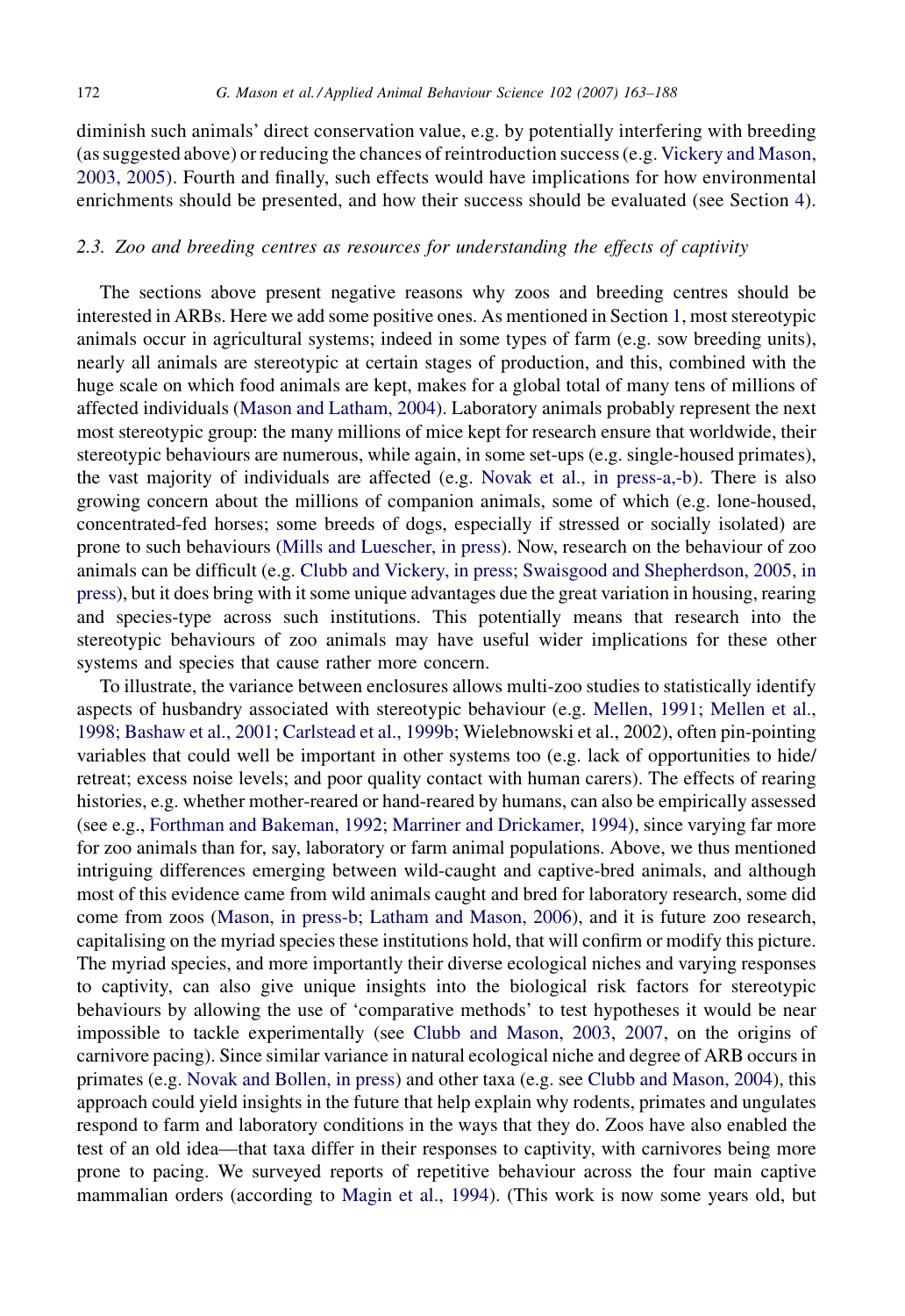<span id="page-10-0"></span>shown here because to date only presented in non-peer reviewed contributions). Reports primarily came from the papers reviewed by [Mason \(1991a\)](#page-23-0); the International Society for Applied Ethology's congress proceedings 1991–2000; all *International Zoo Yearbooks* (1959– 2000); and all volumes of  $Zoo Biology$  (1982–2000), yielding observations from a total of 121 species. Analyses revealed that stereotypic Carnivora do indeed systematically favour locomotory movements, while ungulates, and, to a lesser extent primates, display oral forms (see Fig. 1). Since husbandry differences were controlled for as far as possible (see figure caption), this suggests the fundamental importance of natural species biology in determining responses to captivity: a finding only possible through zoo data.

Finally, data from zoos concerning the effects of environmental enrichment are also potentially very useful. Good zoos often devote much effort to alleviating undesired behaviours via occupational therapy, altered feeding regimes, and providing larger or more complex enclosures (e.g. [Markowitz et al., 1978; Shepherdson et al., 1998; Swaisgood and Shepherdson,](#page-23-0) [in press](#page-23-0)). The most immediate value of such studies is to reveal the relative effectiveness of different approaches, on a species by species basis (and we support recent pleas that zoos do more to collect such information consistently and publicise both failures and successes: [Swaisgood and](#page-25-0) [Shepherdson, 2005, in press; Barber and Shepherdson, in press\)](#page-25-0). However, meta-analyses of such studies yield interesting findings with potentially broad applicability. For instance, [Swaisgood](#page-25-0)



Fig. 1. The taxonomic distribution of different forms of abnormal repetitive behaviour. ARBs in affected captive animals across 121 species were categorised as: (1) pacing and similar, i.e. locomotory movements; (2) oral, e.g. sham-chewing; (3) other: non-locomotory body movements, e.g. body-rocking, repetitive jumping. Juveniles were excluded, to rule out repetitive behaviours relating to play, as were animals with severe C.N.S. dysfunction (e.g. subjects experimentally lesioned, treated with psychoactive substances, or performing self-injurious behaviours—in practice largely laboratory rodents and primates). The following were also excluded, to minimise effects of husbandry differences between taxa: food-deprived animals (largely farmed pigs); animals exposed experimentally to 'intermittent schedules of reinforcement' (largely laboratory rodents); and animals very prematurely separated from their mothers (largely dairy cattle and laboratory primates). Restraint (largely applying to horses, cattle and horses) was controlled for by scoring swaying/ weaving as 'Pacing' in tethered subjects. Each species was catagorised according to its sole or commonest form (according to time budget data, or in the absence of this, the number of times each form was reported). The occurrence of different ARB categories varied significantly varied with taxon ( $\chi^2$  = 51.17, d.f. = 6, p < 0.001).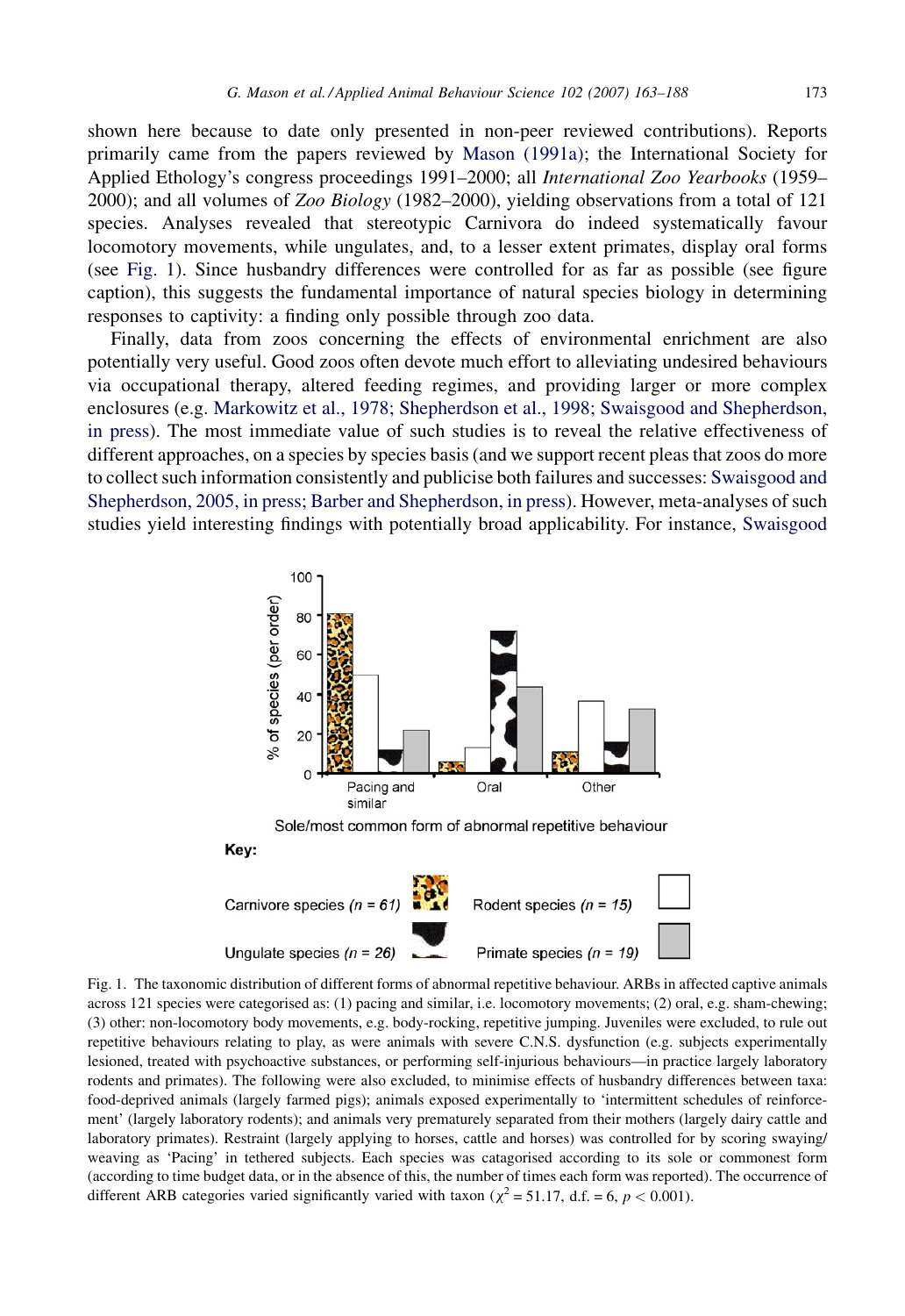<span id="page-11-0"></span>[and Shepherdson \(in press\)](#page-25-0) found suggestions that enrichments that were in place for longer (months rather than weeks) reduce stereotypic behaviours to the greatest extent. Furthermore, both these authors ([Swaisgood and Shepherdson, 2005, in press](#page-25-0)) and another [\(Shyne, in press\)](#page-25-0) found that in cross-study comparisons, different types of enrichment (e.g. foraging-based forms, increased environmental complexity, etc.) did not appear to vary in their efficacy. This last finding raises two new hypotheses for future test, one logistic – that in practice, different enrichments are being differentially selected and targeted to particular cases – and one biological: that even on a case by case basis, wild animals' stereotypic behaviours are equally ameliorated by a diverse range of environmental improvements, an idea we discuss further below.

[Mason and Latham \(2004\)](#page-23-0) and [Mason \(in press-a\)](#page-23-0) made specific predictions that could be tested in zoo-based enrichment studies, proposing that the specificity, time-course and magnitude of enrichment effects could help the fundamental understanding of ARBs. We introduce two such ideas here, to be expanded on in Section [4.](#page-14-0) First, they hypothesised that frustration-induced stereotypic behaviours (see Section [1](#page-1-0)) would only be ameliorated by specific changes in housing that rectify this underlying frustration. When these are presented, the stereotypic behaviours should be reduced rapidly, i.e. as soon as the enrichment is utilised (one possible example is a pacing armadillo which, when given an earth floor, immediately stopped pacing and dug a hole in which it slept; its pacing only resumed when the earth was removed: [Meyer-Holzapfel, 1968](#page-24-0)). Dysfunction-induced stereotypic behaviours, in contrast, they hypothesised to be generally slow and difficult to reduce (the best-documented examples coming from deprivation-reared primates: see [Novak et al., in press-a\)](#page-24-0); and furthermore, enrichments may initially stress the affected animals (see Section [4\)](#page-14-0). These stereotypic behaviours may also have less specificity in terms of enrichment, being potentially reversible by any factor that helps counteract the underlying deficit (e.g. any change that reduces stress), even if not reversing the original cause of the problem (e.g. see [Novak et al., in press-c,](#page-24-0) for the diverse treatments that can successfully reduce some primate stereotypic behaviours; and [Mills and Luescher, in press](#page-24-0) for a similar overview of 'behavioural problems' in companion animals). This is why we found the possible effect of treatment longevity, and the apparent lack of specificity, in the two cited meta-analyses so intriguing (although the last effect could also be explained in other ways, e.g. diverse enrichments may all reduce ARBs simply by using up animals' time: see below). Enrichment studies in zoos could thus help test fundamental ideas, a topic returned to in Section [4.](#page-14-0)

# 3. Why should stereotypic behaviours/ARBs be tackled using environmental enrichments?

In practice, ARBs may sometimes be ignored or 'explained away' (see Section [2.1\)](#page-3-0), but this is clearly not adequate in any institution truly concerned with public education or animal care. Occasionally, a stereotypic animal may instead be taken off exhibit (e.g. by transferred to another zoo; e.g. S. Vickery, personal observation) but again this is hardly a solution at the level of the animal. However, very often, real attempts are made to reduce or prevent ARBs, taking five broad forms: genetic selection (to start with the least used); the use of pharmacological compounds; the positive reinforcement of alternative behaviours; physical prevention or punishment; and, most commonly, environmental enrichment. Below, we discuss the pros and cons of each. First, however, we give some relevant context by reviewing in more detail something alluded to above: that within a population of similarly housed animals, ARBs can have positive correlates. [Mason](#page-23-0) [and Latham \(2004\)](#page-23-0) analysed 90 reports in which stereotypic individuals were compared with peers showing little or no ARB despite similar husbandry. They found that according to other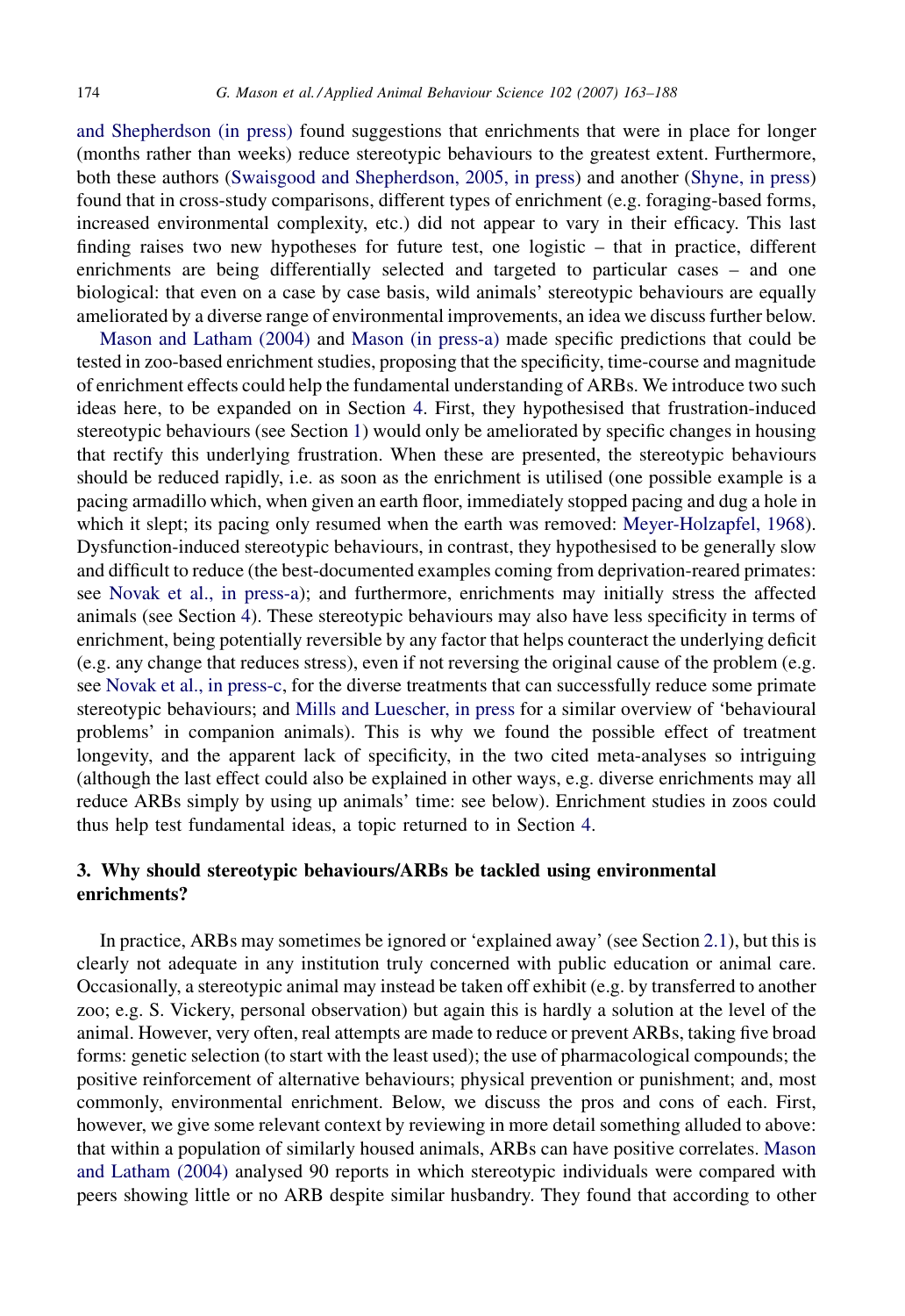welfare measures, the former seemed to fare better than the latter. Now, the idea that ARBs may help animals to cope with sub-optimal environments is not new (reviewed Würbel et al., in press; [Mason, in press-a\)](#page-25-0), and is one possible explanation. 'Coping' effects could arise because novel behaviour patterns developed in captivity generate some or all of the sensory/physiological feedback provided by full natural behaviour patterns (a principal central to much enrichmentuse); or it could arise in a manner suggested from studies of humans, for whom some rhythmic behaviours patterns are inherently calming [\(Mason and Latham, 2004\)](#page-23-0). Instead, however, a second possible explanation for this pattern is that in sub-optimal environments, those individuals with little ARB fail to develop it for reasons detrimental to welfare, e.g. they are so fearful that they hide all day, so arthritic that they show little movement of any kind, or impaired in some other manner ([Mason, in press-a](#page-23-0)). Whatever is happening – and this is an important topic for future research – this picture adds important subtleties to the 'take-home message' of Section [2.1](#page-3-0), and has implications for the appropriateness of different ways of reducing ARB.

The first potential method, genetic selection, has occasionally been used in some systems to reduce putative stereotypic behaviours within a population. Thus experimentally, stereotypic behaviour was successfully selected against in poultry ([Mills et al., 1985a,b](#page-24-0)); while on a practical level, it is now national policy in the Netherlands for mink ranchers to breed this behaviour out of their farmed populations (e.g. [EC, 2001; Vinke et al., 2002](#page-22-0)). Zoos may occasionally indirectly do similar, being said to sometimes not replace or breed from highly stereotypic individuals (e.g. [Ironmonger, 1992; Irven, 1993; Dollinger et al., 1996\)](#page-22-0). However, this approach is in its infancy in applied ethology, and not currently of major relevance to zoos. So, should it be encouraged as a future strategy? Breeding for animals which are not frustrated by captive conditions, or not vulnerable to the stresses inherent in some early rearing practices, could certainly be an effective way of improving welfare. Mills' work provides a nice case: here, the reduction in hens' pacing was achieved by selecting against the underlying motivation (to search for a nest), and so was very likely to enhance welfare. When zoo animals have but indirect conservation value, we could thus see this as being a valuable tool. There are two caveats, however; the first is that where captive wild animals are to have direct, intrinsic conservation value (e.g. are to be released back into the wild), this clearly is not appropriate; and the second is that selecting against ARB itself rather than its underlying causes brings with it a danger of selecting for inactive phenotypes that, as we have cautioned, may have still poorer welfare (the Dutch mink providing a troubling example: here, stereotypic phenotypes are selected against once evident on a farm, despite often being linked with lower endocrine stress responses; reviewed in [EC, 2001; Mason and Latham, 2004\)](#page-22-0).

The second approach to ARB reduction is the use of pharmacological agents such as serotonin-reuptake inhibitors (fluoxetine or 'Prozac' being a well-known example). This approach is quite widely used in the 'companion animal' world, inspiring some similar interventions in zoos. Drugs it is hoped have anti-psychotic or anti-depressant effects have thus been used with captive wild bears and primates [\(Poulsen et al., 1996, 1998; Uchida et al., 1998;](#page-24-0) [Tarou et al., 2005](#page-24-0)), and homeopathic remedies even tried in one instance ([Jordon-Owers, 2003](#page-22-0)). Some have successfully reduced stereotypic behaviour. For example, the use of oral serotoninreuptake inhibitors seemed very successful in a polar bear who had been pacing for two decades, 'huffing' (a repetitive vocalization, accompanied by a facial tic), and possibly also fur-plucking: the drug abolished her pacing, improved her coat quality, and even increased her apparent alertness and degree of normal behaviour [\(Poulsen et al., 1996, 1998](#page-24-0)). Previous tactics, e.g. enriched-based ones, had failed to achieve this. However, while fluoxetine reduced this animal's ARBs, a similar course of treatment had some exacerbating effects on the pacing of her similarly aged companion [\(Poulsen et al.](#page-24-0), 1998): an effect neither predicted nor understood. These authors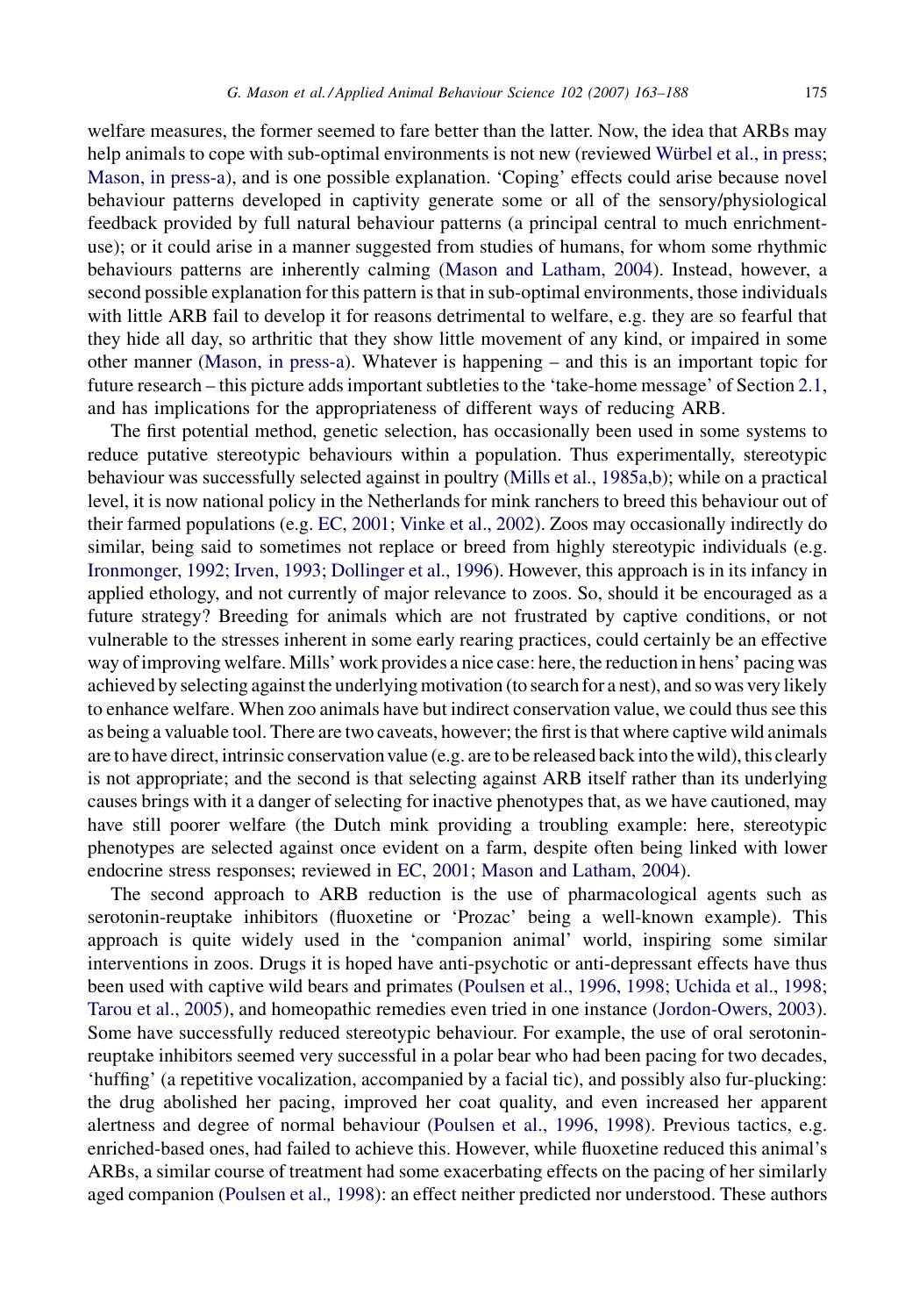therefore do not regard this approach as a magic bullet, and are careful to emphasise that it is not for use without real improvements in enclosure design and husbandry [\(Poulsen and Teskey, in press](#page-24-0)). After all, long-term pharmacological intervention seems a rather perverse solution to problems fundamentally caused by housing (and would also conflict with animals' direct conservation value). There are also concerns about the dearth of real knowledge on how such drugs act; even for companion animals, there have been negligible proper clinical trials ([Mills and Luescher, in press](#page-24-0)). Thus there is a lack of knowledge about contraindications (which may include some sub-types of ARB; [Garner, in press-b](#page-22-0)), best dosing regimes, and side-effects (including ones that could even mask the symptoms of ARB, e.g. by causing nausea or lethargy; [Garner, in press-b; Mills and](#page-22-0) [Luescher, in press\)](#page-22-0). Therefore overall, although short-term pharmacological interventions can doubtless truly help in the companion animal world (when part of a holistic treatment strategy supervised by a careful, knowledgeable practitioner: see [Mills and Luescher, in press](#page-24-0) for an excellent account), we would caution against their current use in zoo animals.

A third way to tackle ARBs is to actively reinforce non-stereotypic behaviours with reward, as used successfully in some companion animal cases (see [Mills and Luescher, in press\)](#page-24-0), many human cases (e.g. [Shabani et al., 2001](#page-24-0); and reviewed by [Bloomsmith et al., 2007\)](#page-21-0), and some zoo cases. For example, this technique was part of a successful intervention to improve a captive dolphin's welfare and reduce his repetitive regurgitation [\(Laule, 1993\)](#page-23-0): here, extra time was spent with the subject immediately following a feed, during which he was rewarded with attention and play for not regurgitating. [Bloomsmith et al. \(2007\)](#page-21-0) give further examples. This tactic would generally seem a benign approach, and perhaps could be an adjunct to help encourage enrichment-use (see below). However, it may not tackle the underlying causes of ARB (but see [Bloomsmith et al., 2007](#page-21-0)) and is also very labour-intensive. Other possible disadvantages could include adventitiously conditioning other behaviour patterns into becoming repetitive, or putting an animal in a state of conflict (as motivations to perform an ARB compete with those to perform the human-rewarded ones). Perhaps one of these latter effects could explain why when [Hare](#page-22-0) [\(1995\)](#page-22-0) used remote-controlled feeders to reinforce only 'desirable' behaviours (e.g. active investigative behaviours) in two brown bears (Ursus arctos), there was an overall reduction in stereotypic behaviour but one animal seemed to develop schedule-induced polydipsia (excessive drinking).

The successful intervention to reduce a dolphin's repetitive regurgitation also used mild punishment (e.g. verbal reprimands, 'time out'); and in fact punishment or physical prevention is probably one of the commonest responses to undesired behaviours. Thus attempts to reduce ARB in bears include obstructing pacing routes ([Hennessy, 1996](#page-22-0)), similar also being tried for an armadillo [\(Meyer-Holzapfel, 1968\)](#page-24-0). [Tarou et al. \(2003\)](#page-25-0) likewise describe an attempt to deter stereotypic licking in giraffes by spraying enclosure walls with bitter chemicals. In terms of unpublished occurrences, we have also seen the removal of a branch used for repetitive somersaulting, in the case of a kinkajou (G. Mason, personal observation); the punishment of an elephant for swaying during keeper interactions (R. Clubb, personal observation); the emptying of a pool to prevent stereotypic swimming by a polar bear (G. Mason, personal observation); and the roughening of an area of concrete paced upon by another polar bear, to make her movements there uncomfortable (S. Vickery, personal observation). Zoos are not alone in this approach: it is commonly used with horses, where a variety of unpleasant-tasting pastes, restrictive collars and even surgery may be used to stop animals 'crib-biting' (see review by Ö[dberg, in press](#page-24-0)); and it has even been advocated in the pet world, where bitter-tasting topical substances may be used to stop rodents over-grooming (e.g. [Haines and Hanes, 2004](#page-22-0)). However, the effectiveness of such methods is uncertain, since animals often seem to simply shift their ARB to a different location,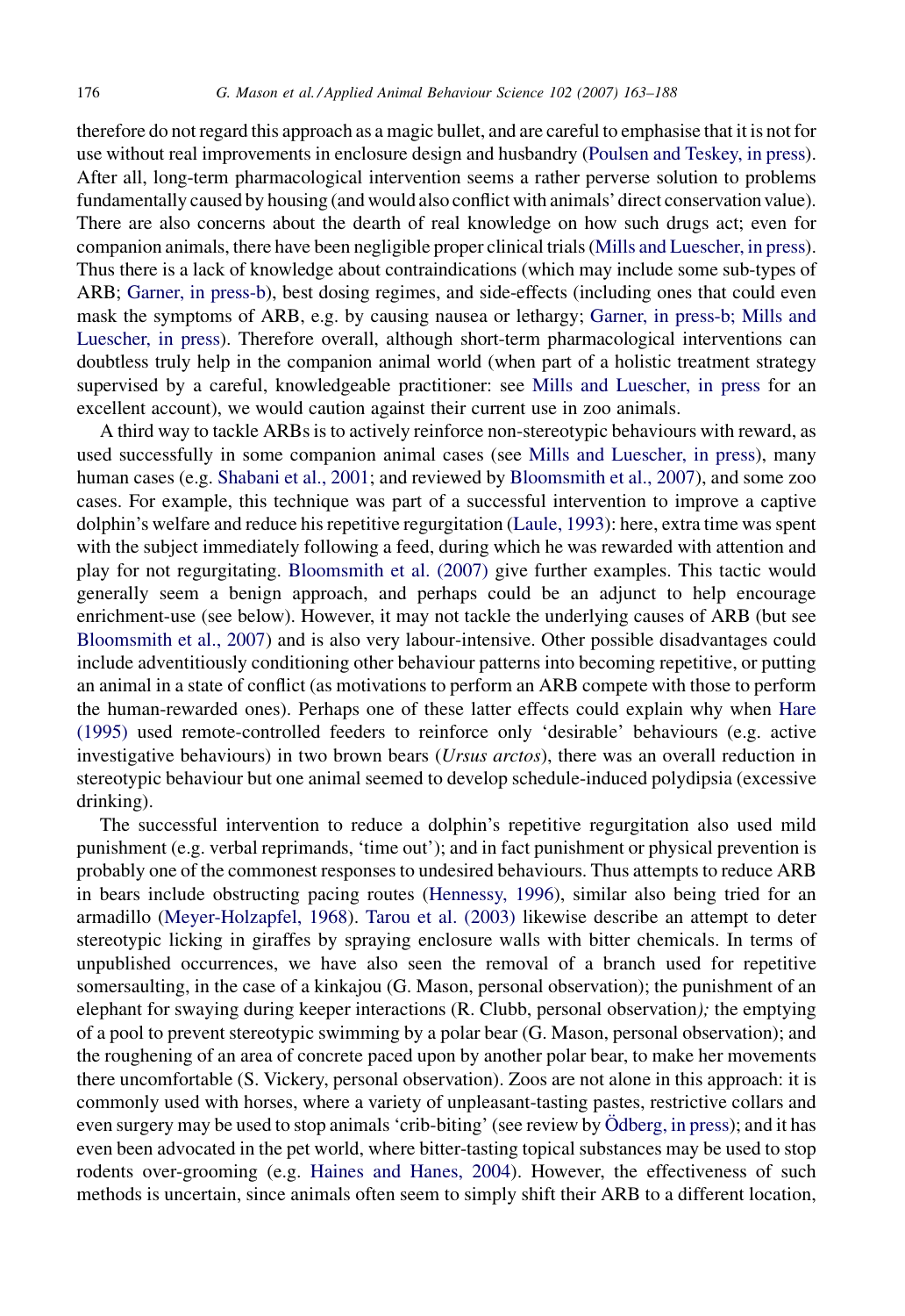<span id="page-14-0"></span>incorporate an imposed obstacle into the behaviour ([Meyer-Holzapfel, 1968; Vickery, 2003;](#page-24-0) [Tarou et al., 2003\)](#page-24-0), or even increase their ARB due to the resulting stress (see [Bloomsmith et al.,](#page-21-0) [2007](#page-21-0)). This approach thus also brings with it welfare concerns: many warn of the potential dangers of simply blocking a putative stereotypic behaviour (e.g. [Schofield and Mulville, 1998;](#page-24-0) Mason and Latham, 2004; Ödberg, in press), especially given the risk that such approaches may prevent behaviours animals find stress-relieving or otherwise beneficial (see above). Finally, this approach clearly does not tackle the underlying causes of ARB, unlike our final method: environmental enrichment.

Environmental enrichment is the probably the most common means of tackling ARBs. It has been extensively reviewed elsewhere, and will be very familiar to readers. Enrichment is usually thought of in terms of changes to the structure and content of enclosures, although other changes in husbandry (e.g. reductions in visitor noise, changes in keeper-animal interactions) can also sometimes be subsumed under this label. Good enrichments are thought to offer animals opportunities to perform activities that they prefer over stereotypic behaviours, reduce the motivations driving ARBs, and/or offer enhanced control (including opportunities to hide/ retreat) (e.g. [Swaisgood and Shepherdson, in press\)](#page-25-0). They may thus reduce ARBs by reducing underlying frustrations, reducing contributory stress levels, and/or simply by taking up time with preferred behaviours (which then reduces the time-budget devoted to ARBs, rather like the differential reinforcement of alternatives discussed above) – although in practice, how a successful enrichment acts is typically unknown (see [Swaisgood and Shepherdson, in press](#page-25-0)). Enrichments' benefits are obvious: done well, they tackle the roots of the problem; and even where they do not, still probably improve welfare by offering animals preferred new behavioural opportunities. Naturalistic enrichments may even enhance animals' direct conservation value. Furthermore, they give animals a choice as to whether or not to participate in the treatment (unlike physical prevention, or pharmacological approaches).

The few potential down-sides are that non-naturalistic enrichments, or practices involving rewarding keeper contact, are not appropriate for that minority of individuals with direct, intrinsic conservation value (although valuable to the rest); some animals may potentially find novelty, or unpredictability, frightening or stressful (or enrichments may cause resource-defence aggression: [Nevison et al., 1999b; Young, 2003](#page-24-0)); and some increases in enclosure complexity could merely block ARBs or make them more complex in appearance (cf. e.g. [Bergeron et al., in](#page-21-0) [press](#page-21-0) on oral behaviours in hungry animals). Furthermore, husbandry changes that decrease the predictability of food arrival may well diminish pre-feeding ARBs and yet also diminish welfare (cf. e.g. [Bassett and Buchanan-Smith, 2007](#page-21-0)). Finally, the last down-side is that enrichments never seem to 'work' 100%. Thus only about 50% of attempts succeed in reducing ARBs [\(Swaisgood](#page-25-0) [and Shepherdson, 2005](#page-25-0)), and they effect a mean reduction of just 50% ([Swaisgood and](#page-25-0) [Shepherdson, in press](#page-25-0)). Thus no study has managed to abolish ARBs in all its subjects ([Swaisgood and Shepherdson, in press; Shyne, in press\)](#page-25-0) – suggesting either that the enrichments being used are never quite optimal, or that by the time they are tackled, ARBs have become resistant to change.

#### 4. How to present and evaluate environmental enrichments

Many previous authors have reviewed how to select, implement and evaluate the success of enrichments in the zoo world (e.g. [Shepherdson et al., 1998; Barber and Shepherdson, in press;](#page-25-0) [Swaisgood and Shepherdson, in press\)](#page-25-0). Rather than duplicate this, we focus here on new ideas suggested by recent findings and hypotheses re. stereotypic behaviour.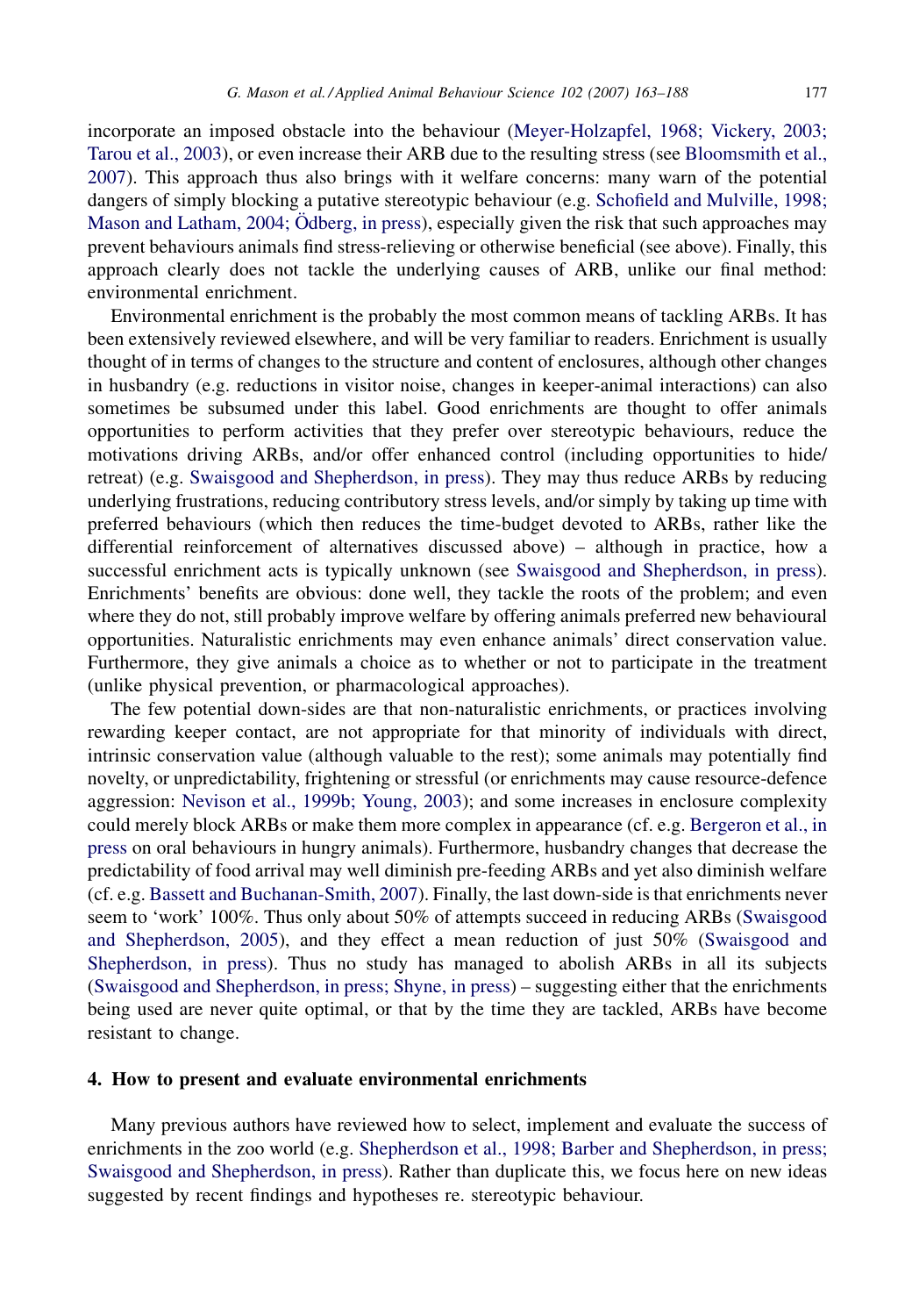#### <span id="page-15-0"></span>4.1. Choice of subject

If the aim is simply to reduce unfavourable comments from the public, then the choice is simple: prioritise animals with the most conspicuous, unaesthetic ARB. However, aims are often – implicitly at least – more animal-centred than that, typically focussing on welfare. [Young](#page-25-0) [\(2003\)](#page-25-0) therefore makes the rational suggestion that we should prioritise species most likely to be consciously sentient. The truth is, however, that we do not know which these are, although our instinctive empathy for mammals and birds typically leads enrichments – rightly or wrongly – to be targeted at these rather than poikilotherms. At the species level, it would also be efficient to pro-actively target taxa known to be at risk, before they display problems, to try and pre-empt their emergence: e.g. apes over prosimians (see Section [2](#page-3-0)), and wide-ranging over 'stay-at-home' carnivores (see [Clubb and Mason, 2007](#page-21-0)). It also would be fair to target non-endangered species to a greater extent: endangered species currently attract c. 50% of all enrichment attempts, despite making up only about 15% of zoo animals ([Swaisgood and Shepherdson, 2005](#page-25-0)).

Moving away from species-level decisions, and returning the focus to welfare, zoos should obviously target those individuals or groups most likely to be experiencing poor welfare in their current housing conditions. But how to do this? Poor welfare should not be assessed by means of ARB alone. As we have seen, ARBs do help identify welfare-poor conditions. Nevertheless, as we also saw above, those individuals with little or no ARB in such sub-optimal conditions may be faring most poorly, and they must not be over-looked. Furthermore, these survey data also show many exceptions to this pattern – presumably reflecting that some animals with no ARB are welladapted to their captive environments; and that some ARBs have no beneficial correlates. This complexity emphasises how important it is identify the neediest subjects using multiple welfare measures (see previous references above). However, if lack of expertise or resources makes this impossible, then in practice some helpful guiding questions might be: (a) Are there *a priori* reasons for thinking some individuals may be most at risk (e.g. wild-caught animals which might be most frustrated by confinement or most scared of humans; or severely maternally-deprived animals which might be very poor at coping with stressors)?; (b) Do those individuals with no/low ARB appear active, alert and exploratory; or instead, are they inactive/more prone to hide than their stereotypic conspecifics (in which case we should probably be particularly concerned for their welfare)?; (c) What does an ARB look like? If flexible, variable and somewhat erratic (cf. e.g. the 'restless' behaviour of young mink and some caged pandas; [Mason, 1993; Owen et al., 2005](#page-23-0)), it is probably at an early stage of development, which could mean that it is a reliable indicator of current, on-going frustration [\(Mason and Latham, 2004](#page-23-0)), and also relatively 'curable' [\(Mason, in press-a](#page-23-0)).

### 4.2. Presenting the enrichment

The choice of enrichment will often be shaped by previous reported successes (see e.g. [Barber](#page-21-0) [and Shepherdson, in press,](#page-21-0) and various on-line enrichment databases), and also inferred from the nature of the ARB, including timing and location (e.g. oral forms, especially displayed around feeding, may indicate that foraging enrichments are called for; see e.g. [Bergeron et al., in press](#page-21-0)). To this we would add two suggestions. First, be imaginative and think about the functions of the animal's behaviour patterns in the wild. For instance, Wiedenmeyer, in his study of stereotypic digging in caged gerbils, did not leap to the assumption that these animals need a digging substrate. He did try this as an enrichment (in the form of sand), but he also reasoned that in the wild, these animals dig until they have attained a suitably tunnel-like burrow. He therefore offered tunnel-like dens as enrichments too, and found that these were far more effective than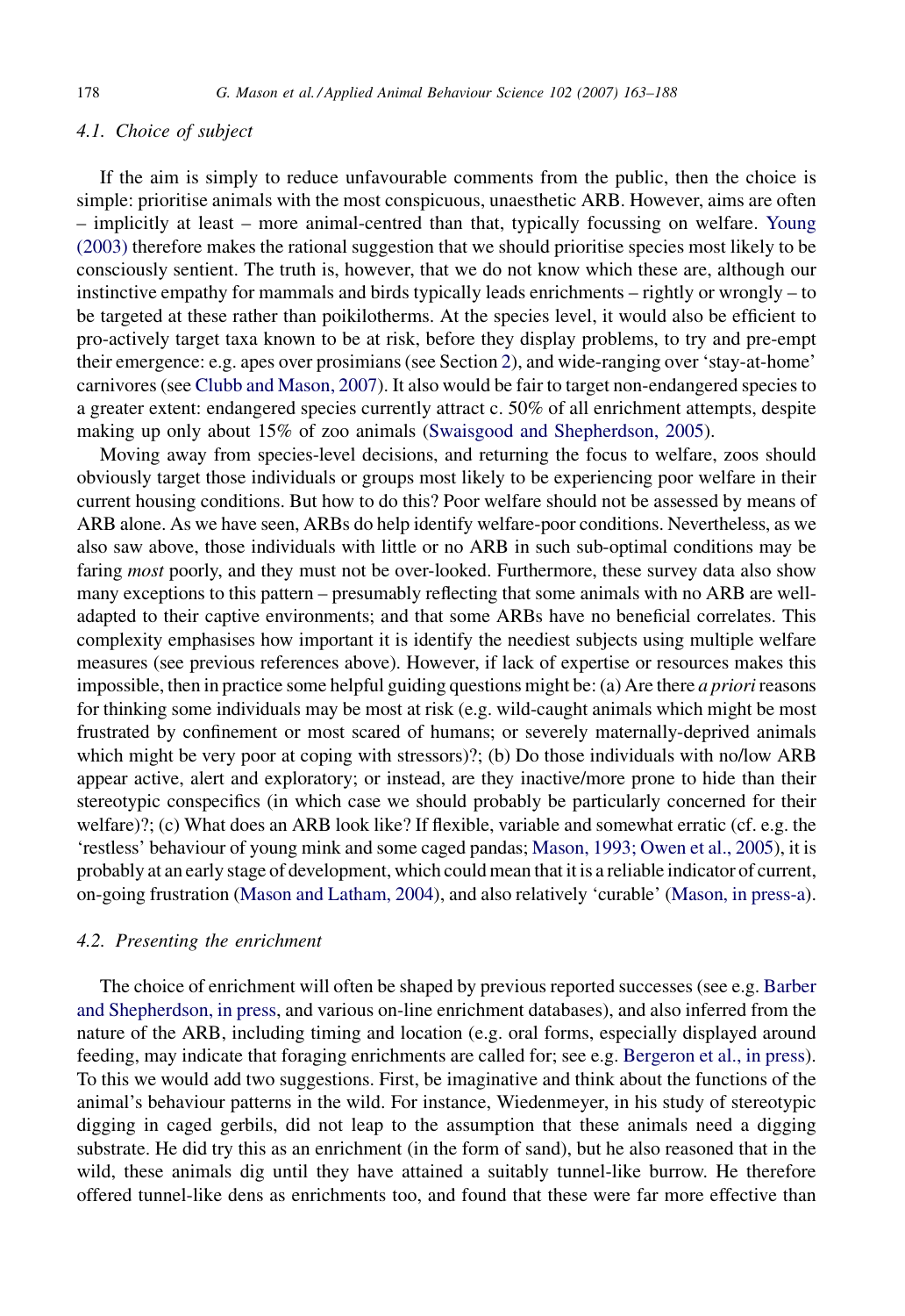<span id="page-16-0"></span>sand in preventing the digging ARB from developing (e.g. [Wiedenmayer, 1997](#page-25-0)). Second, be aware that in terms of appearance, some ARBs will, unfortunately, give little clue as to their underlying causation. To give just one example ([Mason, in press-a](#page-23-0) gives others), walruses are prone to stereotypic rooting which can cause severe tusk wear, suggesting that for these animals, which naturally would spend a large part of their day digging for bottom-dwelling invertebrates, rooting troughs would be a valuable enrichment. However, interestingly, such enrichments successfully tackle a form of stereotypic behaviour quite unrelated to such foraging: repeated swimming in circles ([Kastelein and Wiepkema, 1989\)](#page-22-0) – perhaps because environmental deficiencies give rise to repeated search or escape attempts (cf. e.g. [Mason, in press-a; Clubb and](#page-23-0) [Vickery, in press\)](#page-23-0).

If there is cause to think that the animal may be dysfunctional, we also suggest both gentleness and patience when using enrichments. To illustrate, isolation-reared primates are very prone to abnormal behaviour (see [Novak et al., in press-a,-b\)](#page-24-0), and this behaviour is hard – although not impossible – to reduce. The most successful intervention involved pairing the isolates with younger monkeys. Prior to this, the isolates spent nearly half their time self-clasping, rocking and huddling, but eventually, after 18 weeks of treatment, this value fell to under 10% (reviewed by [Novak et al., in press-a,-b](#page-24-0)). Such lengthy treatment periods may be needed because underlying C.N.S. changes are hard to reverse, and/or because these subjects need time to find the enrichments enriching; after all, in humans with clinical behavioural conditions, perseveration and its accompanying stereotypic behaviour can be linked with reduced abilities to respond appropriately to novel stimuli and tendencies to find environmental change stressful (e.g. [Turner,](#page-25-0) [1999a,b; NAS, 2002;](#page-25-0) see also [Rowe et al., 1998](#page-24-0) on responses to novelty in cognitively impaired rats).

Finally, we suggest that zoos look to the companion animal literature for ideas as to how to improve the effectiveness of enrichment. [Mills and Luescher \(in press\)](#page-24-0) describe several cases where – unlike the typical response in zoo animals – ARBs in companion animals were successfully abolished. Leaving aside the difficult issue of drug-use (see above), one lesson that perhaps could be applied from this field is looking for all possible sources of stress in the subject's life, including inconsistent human–animal interactions and difficult relationships between animals housed together. Another is the positive reinforcement of alternative behaviours as a useful adjunct. The approaches these authors advocate are typically more labour-intensive (and holistic) than the usual zoo enrichment regime, but their success suggests that such investment could be worth it.

#### 4.3. Evaluating the success of enrichment

If an enrichment's goal is solely to reduce or eliminate ARB, then one that does not do this has self-evidently failed. Such cases have long been reported (e.g. the persistence of pacing even after animals are transferred from small, barren enclosures to large, enriched ones; [Meyer-Holzapfel,](#page-24-0) [1968](#page-24-0)), and look to comprise around half of enrichment attempts in zoos (see references above). But if the aim is to improve welfare, then what to conclude in such instances?

This is more complex, and we suggest two possibilities that can only be teased apart with additional data. The first is that the problems underlying the ARB have indeed been resolved, but the ARB itself has been left untouched. This is essentially the 'scar' idea introduced in Section [2](#page-3-0), and two principle mechanisms have been suggested to underlie it (see below). This as an important possibility (see also [Mason, 1991b; Mason and Latham, 2004](#page-23-0)). For example, [Eaton](#page-22-0) [et al. \(1994\)](#page-22-0) found that housing isolation-reared rhesus macaques in pairs did not reduce ARB,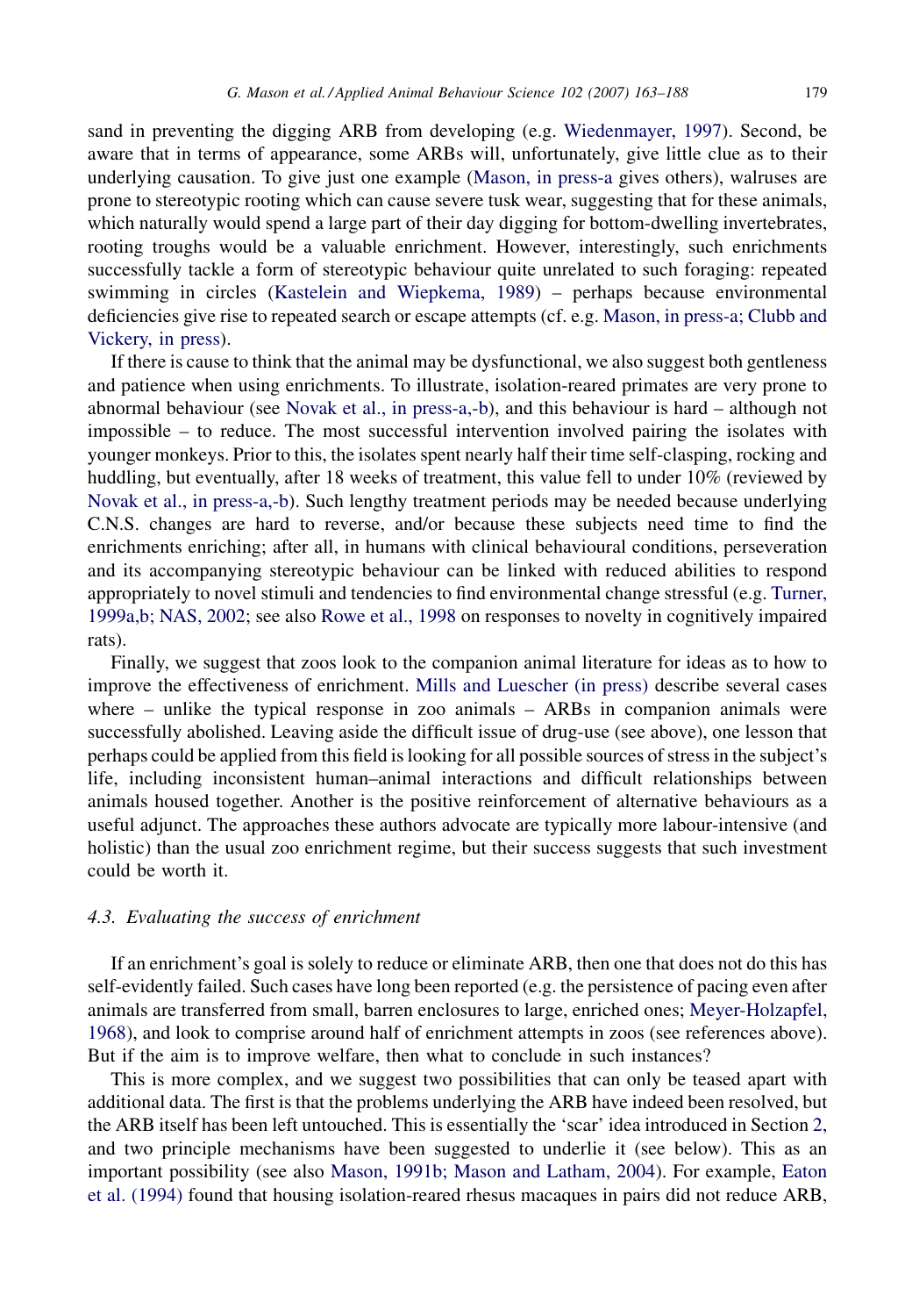and so concluded that pair-housing did not improve welfare. We would contend this to be a dangerous conclusion to reach without further data, since the monkeys' welfare could have been improved but their underlying perseverative dysfunctions simply left untouched. [Ames \(1994\)](#page-21-0) similarly advised for bears that enrichments should be persevered with, even when they seem to have little impact on behaviour, because stereotypic behaviours can persist long after their initial causes have successfully been dealt with. On the other hand, however, zoos should never *assume* that such effects are the explanation without good evidence, especially as even ARBs many years old can diminish rapidly with the right enrichments (see e.g. [Cooper et al., 2000](#page-22-0) on horses). This is important, because the alternative explanation for stubborn ARBs is that the enrichment has failed to tackle the welfare problem underlying it. To illustrate, someone trying to tackle spotpecking in canaries by increasing cage size or complexity would probably find no impact at all on this ARB (see [Keiper, 1969, 1970, 1975\)](#page-22-0). It might then be tempting to dismiss spot-pecking is a mere scar of past conditions. However, the true explanation would be that the wrong enrichments had been provided: that for spot-pecking to stop, other stimuli are needed, e.g. more complex foraging opportunities [\(Keiper, 1969, 1970, 1975\)](#page-22-0). Recognising this second possibility is thus important if continuing welfare problems are not to be overlooked. Ways of teasing apart these two explanations include looking at some of the properties of the ARB (see Sections [4.1 and 4.4](#page-15-0)); trying multiple enrichments to see if one succeeds where others fail; and assessing subjects' welfare to see how they compare with conspecifics in conditions so naturalistic that ARBs are never seen.

We have already referenced reviews in this volume pointing to useful measures of welfare state, and taking such additional measures would not just be useful in the problem outlined above. Such additional data would also help ensure that when enrichments do reduce ARBs, they really do so by improving welfare—alternative explanations being that they merely make ARBs more aesthetic in appearance, or even that they impede it or render the cues eliciting it less predictable: two scenarios that would likely diminish welfare (see above). These additional data would also help us interpret those rare but puzzling instances where the enrichment-use is itself stereotyped in appearance (e.g. wheel-running; see Latham and Würbel, in press), or where enrichment-use actually increases stereotypic behaviour (e.g. caged mink given balls to play with show enhanced levels of pacing ([[Jeppesen and Falkenberg, 1990](#page-22-0)]; while farmed pigs given roughage to chew, or more frequent rather than less frequent meals, can show increased levels of oral ARBs [Broom and Potter 1984; [Douglas et al., 1998](#page-22-0)]). In all these instances, another useful approach would also be to assess animals' strength of preference for the presented enrichments, since if the animal strongly prefers them, its welfare is indeed likely to be improved by them (e.g. [Dawkins, 1990;](#page-22-0) [Mason et al., 2001\)](#page-22-0). This can be done by quantifying the effort animals are prepared to make to utilise it, e.g. as assessed via working for access (and N.B. this is not the same as the time spent using it: 'usage' time-budgets and strengths of preference are quite independent: [Mason et al.,](#page-23-0) [2002\)](#page-23-0). In addition, collecting further welfare-relevant data could also help us understand the aetiologies of stereotypic behaviour patterns more fully, as we discuss next.

## 4.4. Data to help us understand stereotypic behaviour

Currently, enrichments influence ARBs very differently from one case to the next. To understand why, we need to assess how different enrichments affect animals (e.g. the degree to which they are used, to assess time budget effects; the degree to which they are preferred, to quantify their value to animals; and the degree to which they affect measured stress), but data on such variables are also rarely collected. We also need more information on ARBs themselves,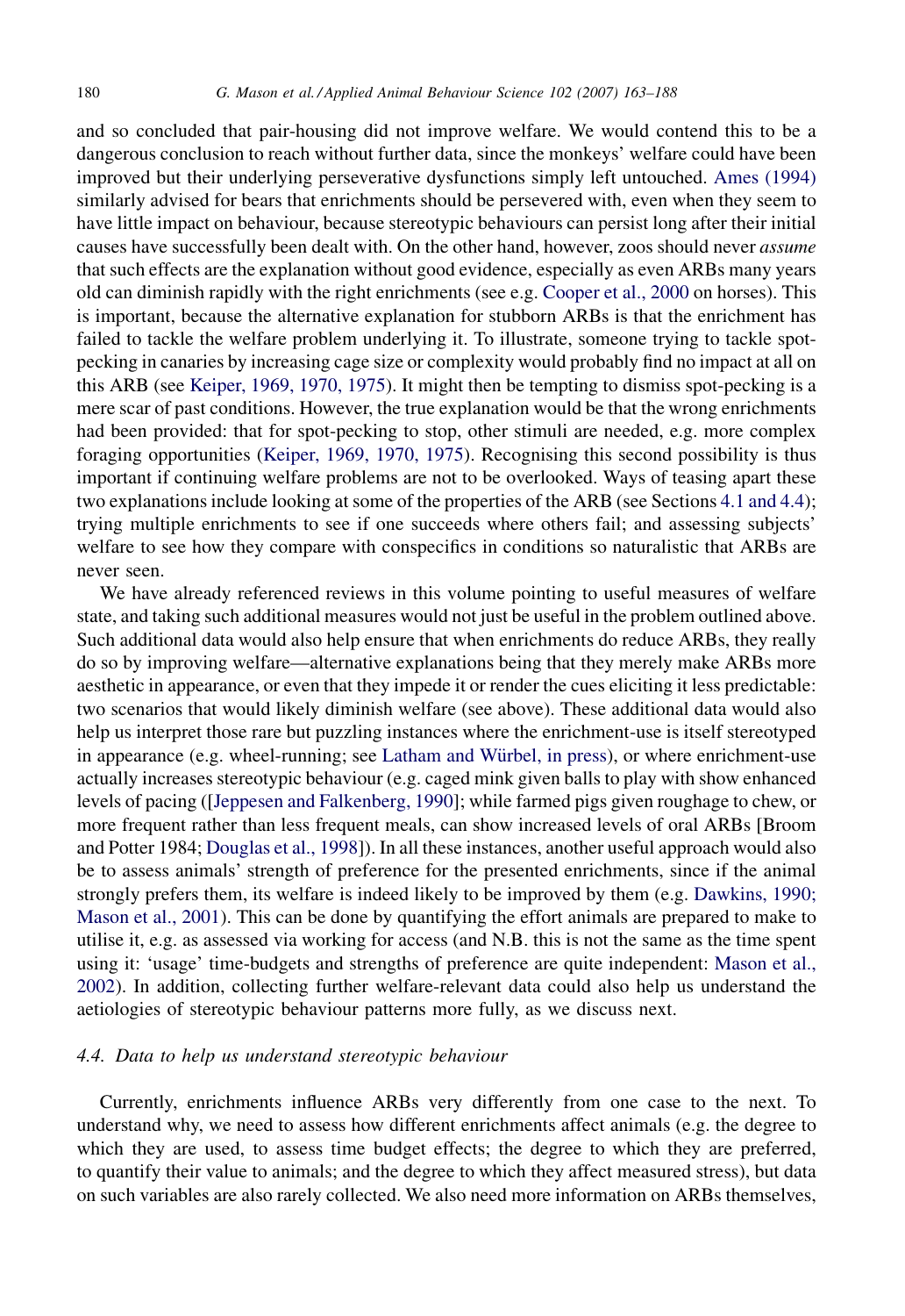to investigate whether some have properties conferring resistance to enrichment. However, again, this typically does not happen: few measure ARBs attributes beyond mere time budgets. Thus currently, when we see intriguing findings like oral ARBs being more effectively reduced by enrichment than other forms of ARB ([Swaisgood and Shepherdson, 2005\)](#page-25-0), we cannot say whether this is because oral ARBs are somehow inherently more treatable; whether the ungulates who favour these forms (see [Fig. 1\)](#page-10-0) are somehow inherently more treatable; or whether these forms are being tackled with particularly appropriate enrichments.

So, what might affect the ease with which an ARB is reduced by enrichment? Above, we hypothesised that frustration-induced ARBs will require very specific enrichments, if they are to be reduced by means other than mere time-budget effects. Thus across diverse enrichments, we should see effects ranging from abolition through to zero impact (if time-budgets are controlled for), with graded responses reflecting a reduction but not elimination of the underlying frustration. The most strongly preferred treatments should be most effective in tackling the ARB, and best improve welfare as assessed via other measures; measured welfare should also improve exactly as ARB falls ([Mason and Latham, 2004\)](#page-23-0). We also predict that any effects would be rapid, since once enrichment-use has commenced, then if it tackles frustration, it should have an immediate effect on the ARB.

On top of this, if some frustration-induced ARBs have beneficial feedback akin to that provided by natural behaviour patterns (see above), then animals should not only require very specific enrichments, but also very good quality ones if they are to be effective. This is because the enrichment not *only* needs to tackle the underlying motivation: it needs to tackle it more effectively than the animal's own ARB, so that the individual prefers to use the human-provided enrichment rather than continue with its own self-made version. Such coping ARBs should also have an additional property: the time since a bout of ARB should predict an animal's use of an enrichment. This is because if performing the ARB does indeed reduce the underlying frustration, this should be evidenced in a reduced immediate motivation to use a relevant enrichment (cf. [Lindberg and Nicol, 1997](#page-23-0) and [Olsson et al., 2002](#page-24-0) on 'sham dust-bathing' in hens).

The other hypothesised form of coping is that certain rhythmic behaviours are calming (cf. 'mantra effects' in humans; [Mason and Latham, 2004\)](#page-23-0). We tentatively suggest that any such ARBs should also have certain characteristics in terms of enrichment-use. First, because such ARBs may be utilised to reduce stress, they may be reduced by any enrichment that reduces acute or chronic stress. We would thus expect them to show less specificity than the types of ARB above; but similarly to be reduced rapidly, i.e. as soon as stress is reduced ([Mason and Latham,](#page-23-0) [2004](#page-23-0)). Second, if enrichments allow rhythmic actions (e.g. swinging, rocking, perhaps even wheel-running), they might offer acceptable alternatives to the spontaneous ARB (while not actually reducing the underlying causes of the behaviour). Third, animals with such behaviours may be unresponsive to external stimuli while engaged in a bout, but normally alert and attentive while not; thus an enrichment added as a high-incentive 'probe' between bouts should attract attention (even if the animal does not break off from its current behaviour), but an enrichment added during a bout may be quite unnoticed.

A variant of this last prediction applies to two final mechanisms that are 'scars of the past': dysfunction and habit. That ARBs may become habit-like through repetition has long been speculated (see Section [2](#page-3-0); [Mason and Latham, 2004; Mason, in press-a](#page-23-0)). For instance, this was invoked to explain why an animal might find it difficult to alter its ARB, bumping into obstacles placed in its path (see [Fentress, 1973, 1976](#page-22-0)); why some caged hens continue sham dust-bathing, despite being given litter ([Olsson et al., 2002](#page-24-0)); and why with age, stereotypic behaviour in voles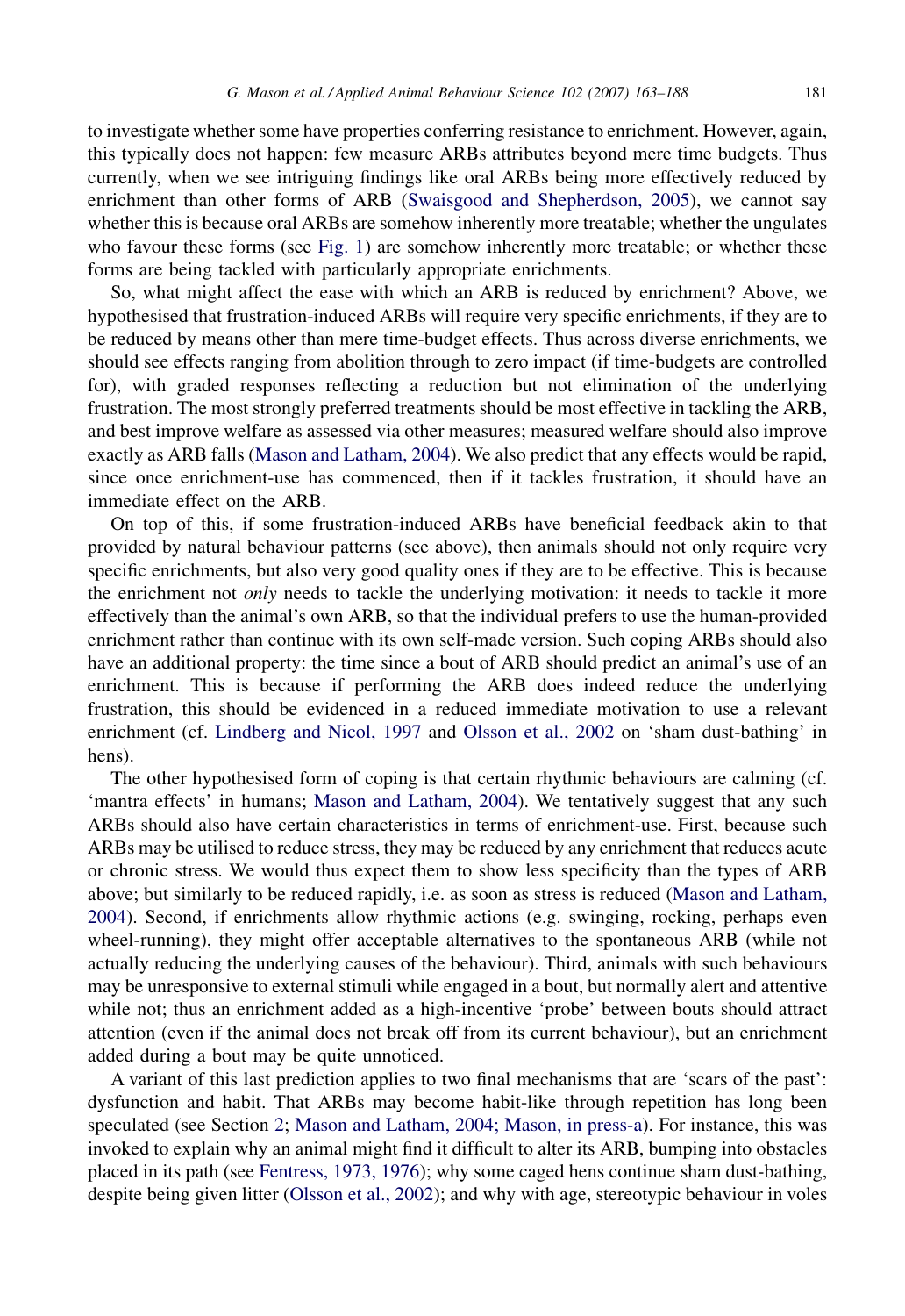become harder to alleviate with enrichment (e.g. [Cooper et al., 1996\)](#page-21-0). However, deprivation- or stress-induced dysfunction and perseveration (see above) could equally explain such observations. So how to tease apart these last two hypotheses? This is difficult without good developmental studies: the habit-learning idea predicts that the ARB alone becomes routine-like with repetition, with no other changes in the animal's behaviour, while the dysfunction idea predicts a generalised suite of behavioural changes over time, affected animals becoming behaviourally abnormal (e.g. perseverative) even when not stereotyping. However, certain responses to external disturbances, including enrichments, could help reveal mechanism. If a novel stimulus occurs during an ARB, animals with both dysfunctional and habitual ARBs may continue the bout, but, unlike the 'mantra-like' ARBs above, may show signs of attention (e.g. via gaze direction). If they then break off, however, a habit-like sequence should require re-starting from a particular point, as observed in some musicians [\(Mechner, 1995\)](#page-23-0), geese egg-rolling with their bills ([Tinbergen, 1951\)](#page-25-0), and rats in a maze which, if disturbed half way down a run, return to the 'start box' before repeating their choice ([Lashley, 1921\)](#page-23-0). Actions similar to a component of a habit-like ARB may also trigger the rest of the sequence; as [Norman \(1981\)](#page-24-0) put it, 'pass too near a well-formed habit and it will capture your behaviour'. This could perhaps explain why some enrichment-use paradoxically increases ARBs (see above). Furthermore, if the enrichment reduces the ARB (and, again, does so by more than just using up an animal's time), then if it is habit-like, we would not expect simultaneous changes in other aspects of behavioural sequencing (changes should be specific to the ARB), while if dysfunction-related, we should see simultaneous changes across a whole suite of behaviours (see Section [4.3](#page-16-0) above). A final, more tentative, feature of dysfunction-induced ARBs is that the primary environmental problem (e.g. premature loss of the mother) may be long past solving, but multiple enrichments may reduce the ARB, e.g. by reducing the stress that often precipitates bouts (cf. e.g. [Novak et al., in press-b](#page-24-0)).

All the hypotheses above are probably best tested experimentally, in research-oriented settings. However, zoo data could still contribute to refining theses ideas and testing their generality.

# 5. Discussion

From this review, we can see that known or putative stereotypic behaviours are rather prevalent in zoos and similar institutions, at least in some captive wild species. We can also see that they always need to be taken seriously: empirically, the circumstances that induce them are typically linked with other signs of poor welfare, and there is also evidence that some may stem from C.N.S. dysfunction. Even when stereotypic behaviours help animals to cope with suboptimal environments, they are only expressed because more natural, and presumably more effective, activities are not possible. Overall, we therefore argue on both ethical and practical grounds that such activities should not be seen in zoos. Furthermore, merely 'explaining the behaviour away', taking an animal off exhibit, or physically preventing or punishing the behaviour—all responses that sometimes still occur to this day—are not appropriate: zoos do need to respond to ARBs, but not in ways likely to merely mask, or even exacerbate, animals' welfare problems.

Like many previous authors, we argue that the most welfare-friendly option is probably to provide appropriate enrichments, which the animal can choose to interact with (or not), and switch to using instead of stereotyping if it prefers to do so. However, given the evidently patchy and incomplete success of enrichments at reducing ARBs to date, we also suggest that their effectiveness could perhaps be enhanced via the positive reinforcement of non-stereotypic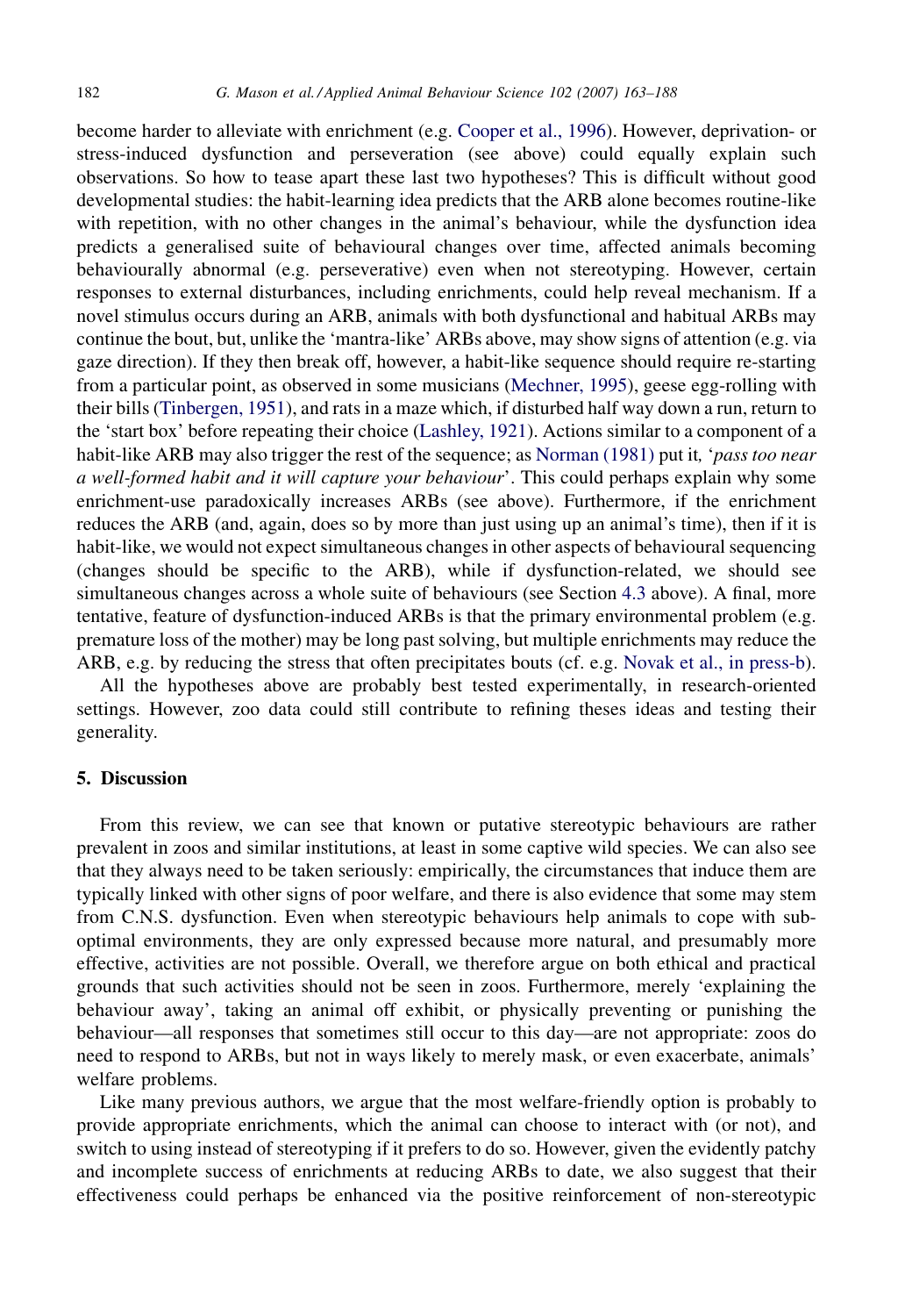behaviours (or even, in the future, with pharmacological compounds such as anxiolytics, although not without considerably more background information than exists are present); while studies of companion animals also suggest that general measures to reduce stress could be helpful. Furthermore, cross-species comparisons may indicate the fundamental risk factors for ARB, thence suggesting new environmental changes better able to target the root causes of problems. When the conservation value of some individuals or species is indirect rather than direct, then genetically selecting animals that are well-adapted to captivity could be a useful tactic too. Additionally, however, we clearly need more understanding of how enrichments act (or fail to), and also of the mechanisms that render different ARBs differentially easy to cure: throughout the preceding text, words like 'may', 'perhaps', 'could' and 'potentially' have all occurred with notable frequency, highlighting how speculative many of our suggestions are.

So, with limited fundamental knowledge, person-power and resources, at the present time how should zoos choose which animals to focus their enrichment attempts on? And how can they then tell if enrichment-use has been successful? Are changes in ARB, for example, enough to infer changes in welfare? And do failures to reduce ARB always indicate unimproved welfare? We have seen that environments that induce ARB are typically (but not always) poorer than those which do not, but that animals within such sub-optimal environments typically (but not always) fare better than non-stereotypic individuals. We also considered a range of ways in which ARBs may respond to enrichments, and shown that these do not always seem tightly correlated with welfare. Our review helps address these issues by suggesting specific properties of ARB and of other aspects of behaviour that could help identify the most at-risk individuals, and also by emphasising that reliable, valid welfare assessment requires far more than just data on the time spent in ARB: a variety of potential measures of stress and welfare exist, as do means of assessing how much animals value potential enrichments. Zoos need to exploit these more often and more thoroughly. Building better databases and conducting meta-analyses to identify at risk species, inherently poor husbandry-regimes and truly successful enrichments would also help make such decisions much easier for individual zoos in the future, as well as helping enrichments to be used pro-actively rather than reactively.

Finally, in this paper we emphasise that zoos can be valuable resources for increasing our understanding of how animals respond to captivity. The time and attention devoted to some zoo animals resulted in some of the very earliest hypotheses about ARBs (e.g. [Hediger, 1950; Meyer-](#page-22-0)[Holzapfel, 1968\)](#page-22-0), and in more recent times, quantitative studies of such behaviours and their relationships with husbandry-type, enrichment-provision and ecological niche have yielded insights with potential relevance to myriad other captive animals, beyond wild species in zoo situations. However, it is also clear that zoos are challenging places in which to do research: fundamental hypothesis-testing can be impeded by the variation between enclosures, small sample sizes, problems of non-independence between group members, and the understandable desire to reduce ARBs quickly rather than ascertain the niceties of underlying mechanisms ([Swaisgood and Shepherdson, in press\)](#page-25-0). We therefore hope that the behavioural problems evident in some zoo animals, combined with the very real desire of good zoos to eliminate these and to maximise welfare, together prompt more fundamental research elsewhere, in more controlled situations, that these institutions can then benefit from.

## Acknowledgments

Thanks to the two referees who commented on the first draft; to Ron Swaisgood for excellent editorial input; to Joe Garner for enjoyable arguments about definitions; to Mollie Bloomsmith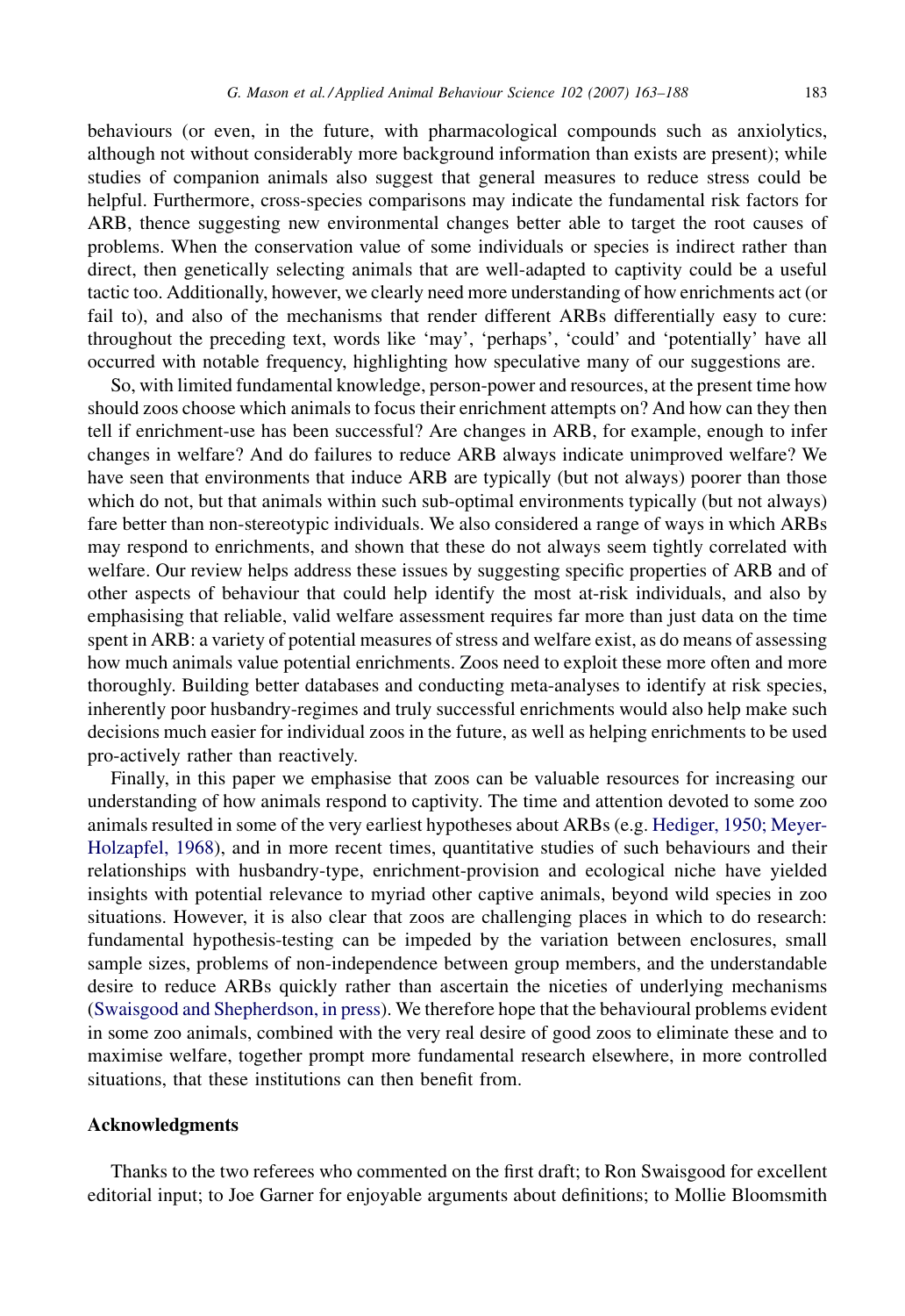<span id="page-21-0"></span>for references on training animals not to stereotype; to Kathy Carlstead for supplementary information that assisted [Table 1;](#page-4-0) to Ron Keiper for sending hard-to-acquire papers; and to Janine Brown for discussion of the different (and fuller) approaches one may take to improve zoo animals' welfare when their conservation value is indirect. G. Mason was supported by a BBSRC David Phillips Fellowship followed by an NSERC Canada Research Chair; the Universities Federation for Animal Welfare funded Naomi Latham and Sophie Vickery for this work.

#### References

- Ames, A., 1993. The behaviour of captive polar bears. UFAW Animal Welfare Research Report no. 5, Universities Federation for Animal Welfare.
- Ames, A., 1994. The welfare and management of bears in zoological gardens. Universities Federation for Animal Welfare. UFAW Animal Welfare Research Report no. 7.
- Barber, J., Shepherdson, D., in press. Enriching with SPIDER. Box 2 in Chapter 9. In: Mason, G., Rushen, J. (Eds.), Stereotypic Behaviour in Captive Animals: Fundamentals and Applications for Welfare, 2nd ed. CAB International, Wallingford.
- Bashaw, M.J., Tarou, L.R., Maki, T.S., Maple, T.L., 2001. A survey assessment of variables related to stereotypy in captive giraffe and okapi. Appl. Anim. Behav. Sci. 73, 235–247.
- Bassett, L., Buchanan-Smith, H.M., 2007. Effects of predictability on the welfare of captive animals. Appl. Anim. Behav. Sci. 102, 223–245.
- Bergeron, R., Badnell-Waters, A., Lambton, S., Mason, G., in press. Stereotypic oral behaviour in captive ungulates: Foraging, diet and gastro-intestinal function. In: Mason, G., Rushen, J. (Eds.), Stereotypic Behaviour in Captive Animals: Fundamentals and Applications for Welfare, 2nd ed. CAB International, Wallingford.
- Bloomsmith, M.A., Marr, M.J., Maple, T.L., 2007. Addressing nonhuman primate behavioral problems through the application of operant conditioning: Is the human treatment approach a useful model? Appl. Anim. Behav. Sci. 102, 205–222.
- Cabib, S., in press. The neurophysiology of stereotypy II—the role of stress. In: Mason, G., Rushen, J. (Eds.), Stereotypic Behaviour in Captive Animals: Fundamentals and Applications for Welfare, 2nd ed. CAB International, Wallingford.
- Carlstead, K., 1991. Husbandry of the Fennec fox *Fennecus zerda*: environmental conditions influencing stereotypic behaviour. Int. Zoo Yrbk 30, 202–207.
- Carlstead, K., Brown, J.L., Seidensticker, J., 1993. Behavioural and adrenocortical responses to environmental changes in leopard cats (Felis bengalensis). Zoo Biol. 12, 321–331.
- Carlstead, K., 1998. Determining the causes of stereotypic behaviours in zoo carnivores: towards developing appropriate enrichment. In: Shepherdson, D.J., Mellen, J., Hutchins, M. (Eds.), Second Nature: Environmental Enrichment for Captive Mammals. Smithsonian Institution Press, Washington, pp. 172–183.
- Carlstead, K., Shepherdson, D., 1994. Effects of environmental enrichment on reproduction. Zoo Biol. 13, 447– 458.
- Carlstead, K., Mellen, J., Kleiman, D.G., 1999a. Black rhinoceros (Diceros bicornis) in US zoos. I. Individual behavior profiles and their relationship to breeding success. Zoo Biol. 18, 17–34.
- Carlstead, K., Fraser, J., Bennett, C., Kleiman, D.G., 1999b. Black rhinoceros (Diceros bicornis) in U.S. zoos. II. Behavior, breeding success, and mortality in relation to housing facilities. Zoo Biol. 18, 35–52.
- Clark, J.D., Huber, D., Servheen, C., 2002. Bear reintroductions: lessons and challenges. Ursus 13, 335–346.
- Clubb, R., Mason, G., 2002. A Review of the Welfare of Zoo Elephants in Europe. RSPCA, Horsham, West Sussex, UK.
- Clubb, R., Mason, G., 2003. Captivity effects on wide-ranging carnivores. Nature 425, 473–474.
- Clubb, R., Mason, G., 2004. Pacing polar bears and stoical sheep: testing ecological and evolutionary hypotheses about animal welfare. In: Kirkwood, J.K., Roberts, E.A., Vickery, S. (Eds.), Proceedings of the UFAW International Symposium Science in the Service of Animal Welfare, 2003, vol. 13, Animal Welfare, Edinburgh, pp. S33–S40.
- Clubb, R., Mason, G., 2007. Natural behavioural biology as a risk factor in carnivore welfare: How analysing species differences could help zoos improve enclosures. Appl. Anim. Behav. Sci. 102, 303–328.
- Clubb, R., Vickery, S.S., in press. Locomotory stereotypies in carnivores: does pacing stem from hunting, ranging or frustrated escape? In: Mason, G., Rushen, J. (Eds.), Stereotypies in Captive Animals: Fundamentals and Applications for Welfare, 2nd ed. CAB International, Wallingford.
- Cooper, J.J., Ödberg, F., Nicol, C.J., 1996. Limitations on the effectiveness of environmental improvement in reducing stereotypic behaviour in bank voles (Clethrionomys glareolus). Appl. Anim. Behav. Sci. 48, 237–248.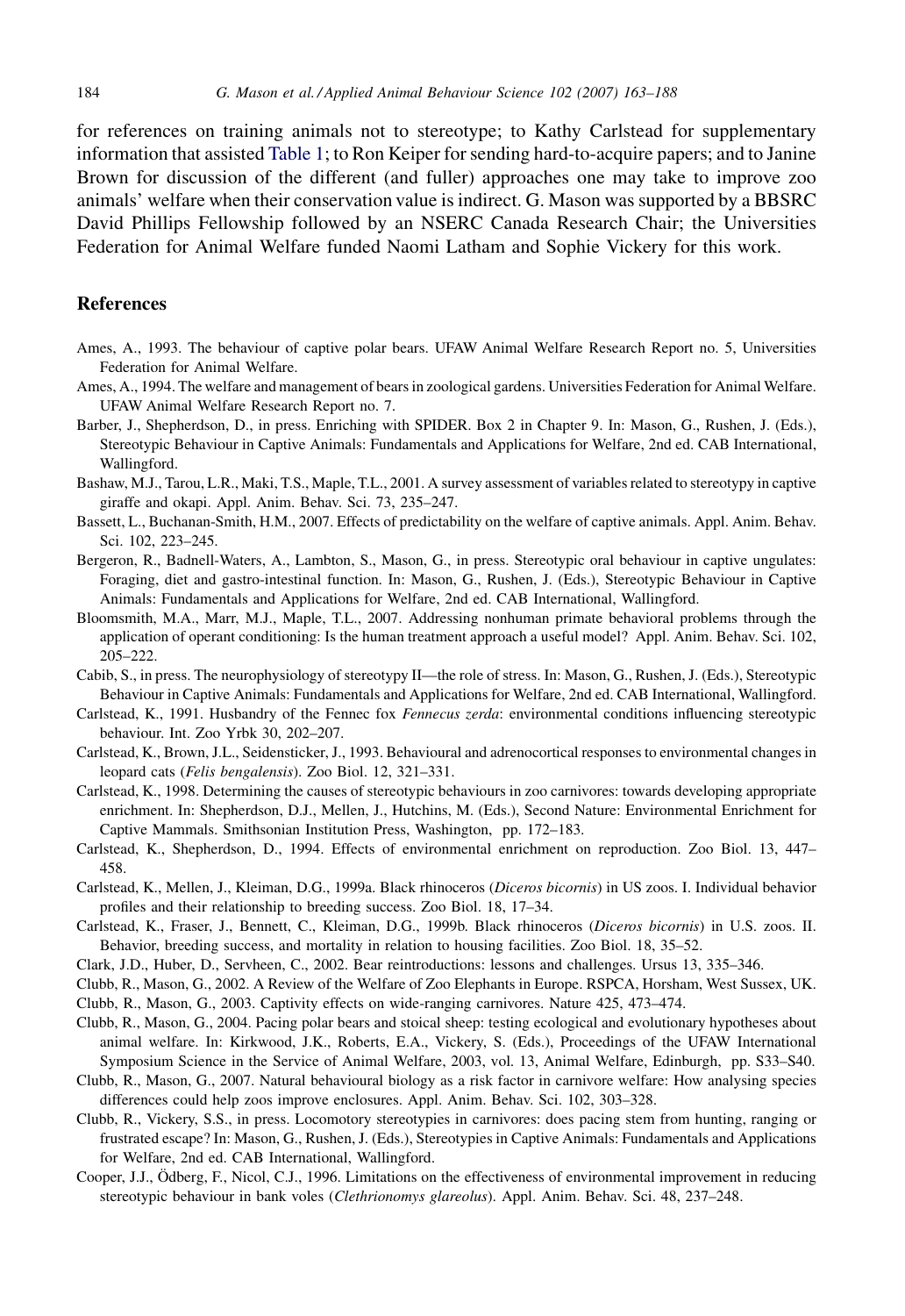- <span id="page-22-0"></span>Cooper, J.J., McDonald, L., Mills, D.S., 2000. The effects of increasing visual horizons on stereotypic weaving: implications for the social housing of stabled horses. Appl. Anim. Behav. Sci. 69, 67–83.
- Dawkins, M.S., 1990. From an animal's point of view: motivation, fitness and animal welfare. Behav. Brain Sci. 13, 1–61.
- Dollinger, P., Baumgartner, R., Pagan, O., Wechsler, B., 1996. Husbandry and pathology of polar bears (*Thalarctos* maritimus) in Swiss zoos. In: European Association of Zoo and Wildlife Veterinarians (EAZWV) First Scientific Meeting, Rostock, Germany, May 16–18.
- Douglas, M.W., Cunnick, J.E., Zimmerman, D.R., von Borrell, E.H., 1998. Impact of feeding regimen on behavioural and physiological indicators for feeding motivation and satiety. J. Anim. Sci. 76, 2589–2595.
- Eaton, G.G., Kelley, S.T., Axthelm, M.K., Iliffsizemore, S.A., Shiigi, S.M., 1994. Psychological well-being in paired adult female rhesus (Macaca mulatta). Am. J. Primatol. 33, 89–99.
- EC (European Commission), 2001. The Welfare of Animals Kept for Fur Production: Report of the Scientific Committee on Animal Health and Animal Welfare. Adopted on December 12–13, 2001.
- Fentress, J.C., 1973. Specific and nonspecific factors in the causation of behavior. In: Bateson, P.P.G., Klopfer, P.H. (Eds.), Perspectives in Ethology, vol. 1. Plenum Press, London, pp. 155–218.
- Fentress, J.C., 1976. Dynamic boundaries of patterned behaviour: interaction and self-organization. In: Bateson, P.P.G., Hinde, R.A. (Eds.), Growing Points in Ethology. Cambridge University Press, Cambridge, pp. 135–169.
- Foley, J.P., 1934. First year development of a Rhesus monkey reared in isolation. J. Gen. Psychol. 45, 39–105.
- Forthman, D.L., Bakeman, R., 1992. Environmental and social influences on enclosure use and activity patterns of captive sloth bears (Ursus ursinus). Zoo Biol. 11, 405–415.
- Freeman, H., 1983. Behavior in adult pairs of captive snow leopards (Panthera uncia). Zoo Biol. 2, 1–22.
- Garner, J., in press-a. Perseveration and stereotypy: systems-level insights from clinical psychology. In: Mason, G., Rushen, J. (Eds.), Stereotypic Behaviour in Captive Animals: Fundamentals and Applications for Welfare, 2nd ed. CAB International, Wallingford.
- Garner, J., in press-b. Implications of recognising mechanistic differences in abnormal repetitive behaviour. Box 2, Chapter 10. In: Mason, G., Rushen, J. (Eds.), Stereotypic Behaviour in Captive Animals: Fundamentals and Applications for Welfare, CAB International, Wallingford.
- Gould, E., Bres, M., 1986. Regurgitation and reingestion in captive gorillas: description and intervention. Zoo Biol. 5, 241–250.
- Griffith, B., Scott, J.M., Carpenter, J.W., Reed, C., 1989. Translocation as a species conservation tool: status and strategy. Science 245, 477–480.
- Haines, K., Hanes, M., 2004. Gerbil FAQ. [http://members.nanc.com/](http://members.nanc.com/~mhaines/gerbil.html%23section6.8)-[mhaines/gerbil.html#section6.8](http://members.nanc.com/~mhaines/gerbil.html%23section6.8) (accessed November 2005).
- Hancocks, D., 1980. Bringing nature into the zoo: inexpensive solutions for zoo environments. Int. J. Study Anim. Problems 1, 170–177.
- Hare, V.J., 1995. Behaviour modification of captive Alaska brown bears (*Ursus arctos gyas*) using automated food dispensers. In: Proceedings of the Second International Conference on Environmental Enrichment, Copenhagen Zoo, Frederiksberg, Denmark, pp. 39–61.
- Hediger, H., 1950. Wild Animals in Captivity. Butterworths, London.
- Hennessy, C.L., 1996. Reducing stereotypic behaviour in polar bears (Ursus maritimus) at Auckland Zoo. Ratel 23, 9–21.
- Hogan, L., 2004. The Behaviour of Captive Common Wombats. Honours Thesis, University of Queensland, Australia. Ironmonger, J., 1992. The Good Zoo Guide. Harper & Collins, London, pp. 43 and 68.
- IUDZG (International Union of Directors of Zoological Gardens), 1993. The World Zoo Conservation Strategy: The Role of the Zoos and Aquaria of the World in Global Conservation. The World Zoo Organisation.
- Irven, O., 1993. The decline of bears in British zoos. Int. Zoo News 40, 25–28.
- Jensen, P., 1988. Diurnal rhythm of bar-biting in relation to other behaviour in pregnant sows. Appl. Anim. Behav. Sci. 21, 337–346.
- Jeppesen, L.L., Falkenberg, H., 1990. Effects of play balls on pelt-biting, behaviour, and level of stress in ranch mink. Scientifur 14, 179–186.
- Jordon-Owers, L., 2003. Homeopathy for stereotypic behaviour in bears. In: Proceedings of the Spring Meeting of the British Veterinary Zoological Society (BVZS), Dublin, Ireland.
- Kastelein, R.A., Wiepkema, P.R., 1989. A digging trough as occupational therapy for Pacific walruses Odobenus rosmarus in human care. Aqu. Mamm. 15, 9–17.
- Keiper, R.R., 1969. Causal factors of stereotypies in caged birds. Anim. Behav. 17, 114–119.
- Keiper, R.R., 1970. Studies of stereotypy function in the canary (Serinus canarias). Anim. Behav. 18, 353–357.
- Keiper, R.R., 1975. Effect of differing feeding conditions on the development of spot-picking in the canary. Proc. Pennsylvania Acad. Sci. 49, 54–56.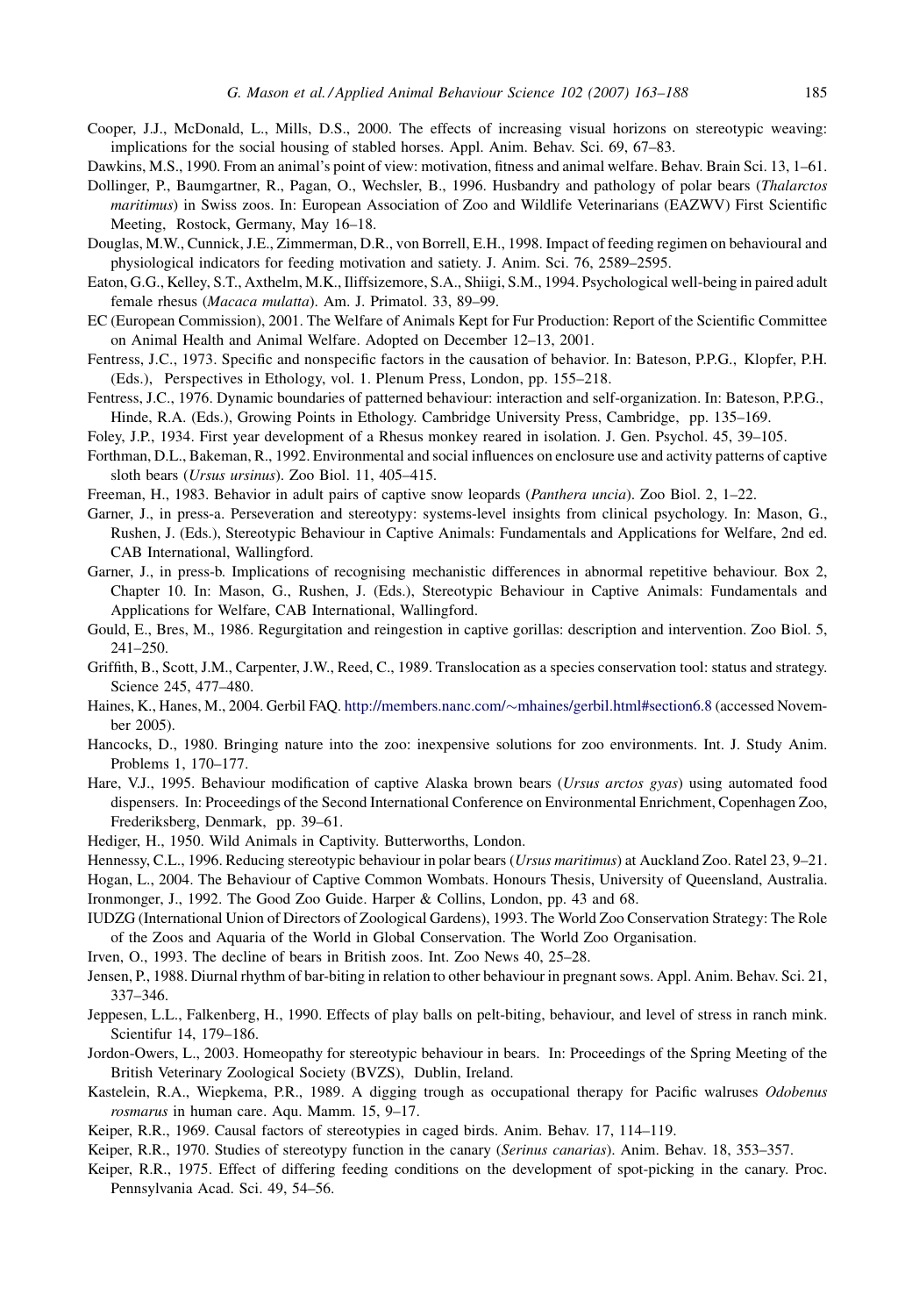- <span id="page-23-0"></span>Kolter, L., 1995. Control of behaviour and the development of disturbed behaviour patterns. In: Gansloßer, U., Hodges, J.K., Kaumanns, W. (Eds.), Research and Captive Propagation. Finlander Verlag, Furth, pp. 248–255.
- Kolter, L., Zander, R., 1995. Potential and limitations of environmental enrichment in managing behavioural problems of polar bears. In: Proceedings of the Second International Conference on Environmental Enrichment, Copenhagen Zoo, Frederiksberg Denmark, August 21–25, pp. 131–141.
- Lashley, K.S., 1921. Studies of cerebral function in learning. II. The effects of long-continued practice upon cerebral localisation. J. Comp. Psychol. 1, 453–468.
- Latham, N., Mason, G.L., 2006. Maternal separation and the development of stereotypies: a review. Appl. Anim. Behav. Sci. (in press).
- Latham, N., Würbel, H., in press. Wheel running: a common rodent stereotypy? Box 2, Chapter 4. In: Mason, G., Rushen, J. (Eds.), Stereotypic Behaviour in Captive Animals: Fundamentals and Applications for Welfare, 2nd ed. CAB International, Wallingford.
- Laule, G., 1993. The use of behavioral management techniques to reduce or eliminate abnormal behaviour. Anim. Welfare Inf. Center Newslett. 4, 8–11.
- Lewis, M.H., Presti, M.F., Lewis, J.B., Turner, C.A., in press. The neurobiology of stereotypy. I. Environmental complexity. In: Mason, G., Rushen, J. (Eds.), Stereotypic Behaviour in Captive Animals: Fundamentals and Applications for Welfare, 2nd ed. CAB International, Wallingford.
- Lindberg, A.C., Nicol, C.J., 1997. Dust-bathing in modified battery cages: is sham dustbathing an adequate substitute? Appl. Anim. Behav. Sci. 55, 113–128.
- Magin, C.D., Johnson, T.H., Groombridge, B., Jenkins, M., Smith, H., 1994. Species extinctions, endangerment and captive breeding. In: Olney, P.J.S., Mace, G.M., Feistner, A.T.C. (Eds.), Creative Conservation: Interactive management of wild and captive animals. Chapman & Hall, London, pp. 19–31.
- Markowitz, H., Schmidt, M.J., Moody, A., 1978. Behavioural engineering and animal health in the zoo. Int. Zoo Yrbk 18, 190–194.
- Mallapur, A., Cheelam, R., 2002. Environmental influences on stereotypy and the activity budget of Indian leopards (Panthera pardus) in foru zoos in southern India. Zoo Biol. 21, 585–595.
- Mallapur, A., Waran, N., Sinha, A., 2005. Factors influencing the behaviour and welfare of captive lion-tailed macaques in Indian zoos. Appl. Anim. Behav. 91, 337–353.
- Marriner, L.M., Drickamer, L.C., 1994. Factors influencing stereotyped behavior of primates in a zoo. Zoo Biol. 13, 267– 275.
- Mason, G.J., 1991a. Stereotypies: a critical review. Anim. Behav. 41, 1015–1037.
- Mason, G.J., 1991b. Stereotypies and suffering. Behav. Process 25, 103–115.
- Mason, G.J., 1993. Age and context affect the stereotypies of caged mink. Behav. Process 127, 191–229.
- Mason, G., in press-a. Stereotypic behaviour in captive animals: fundamentals, and implications for welfare and beyond. In: Mason, G., Rushen, J. (Eds.), Stereotypic Behaviour in Captive Animals: Fundamentals and Applications for Welfare, 2nd ed. CAB International, Wallingford.
- Mason, G., in press-b. Are wild-born animals 'protected' from stereotypy when placed in captivity? Box 1, Chapter 7. In: Mason, G., Rushen, J. (Eds.), Stereotypic Behaviour in Captive Animals: Fundamentals and Applications for Welfare, 2nd ed. CAB International, Wallingford.
- Mason, G., Cooper, J., Clarebrough, C., 2001. Frustrations of fur-farmed mink. Nature 410, 35–36.
- Mason, G., Cooper, J., Clarebrough, C., 2002. The use of techniques from human economics to measure what animals value, illustrated by experimental work on the American mink, Mustela vison. In: Hare, V.J., Worley, K.E., Myers, K. (Eds.), Proceedings of the Fourth International Conferences on Environmental Enrichment. The Shape of Enrichment Inc., San Diego, pp. 111–117.
- Mason, G.J., Latham, N.R., 2004. Can't stop, won't stop: is stereotypy a reliable animal welfare indicator. In: Kirkwood, J.K., Roberts, E.A., Vickery, S. (Eds.), Proceedings of the UFAW International Symposium Science Service Animal Welfare, vol. 13, Edinburgh 2003, Anim. Welfare 13, S57–S69.
- Mason, G.J., Rushen, J., in press. Stereotypic Behaviour in Captive Animals: Fundamentals and Applications for Welfare, 2nd ed. CAB International, Wallingford.
- May, R.M., Lyles, A.M., 1987. Conservation biology: living Latin binomials. Nature 326, 642–643.
- Mechner, F., 1995. Learning and Practicing Skilled Performance. The Mechner Foundation, New York.
- Meehan, C.L., Garner, J.P., Mench, J.A., 2003. Isosexual pair housing improves the welfare of young Amazonian parrots. Appl. Anim. Behav. Sci. 81, 73–88.
- Mellen, J.D., 1991. Factors influencing reproductive success in small captive exotic felids (Felis spp.)—a multipleregression analysis. Zoo Biol. 10, 95–110.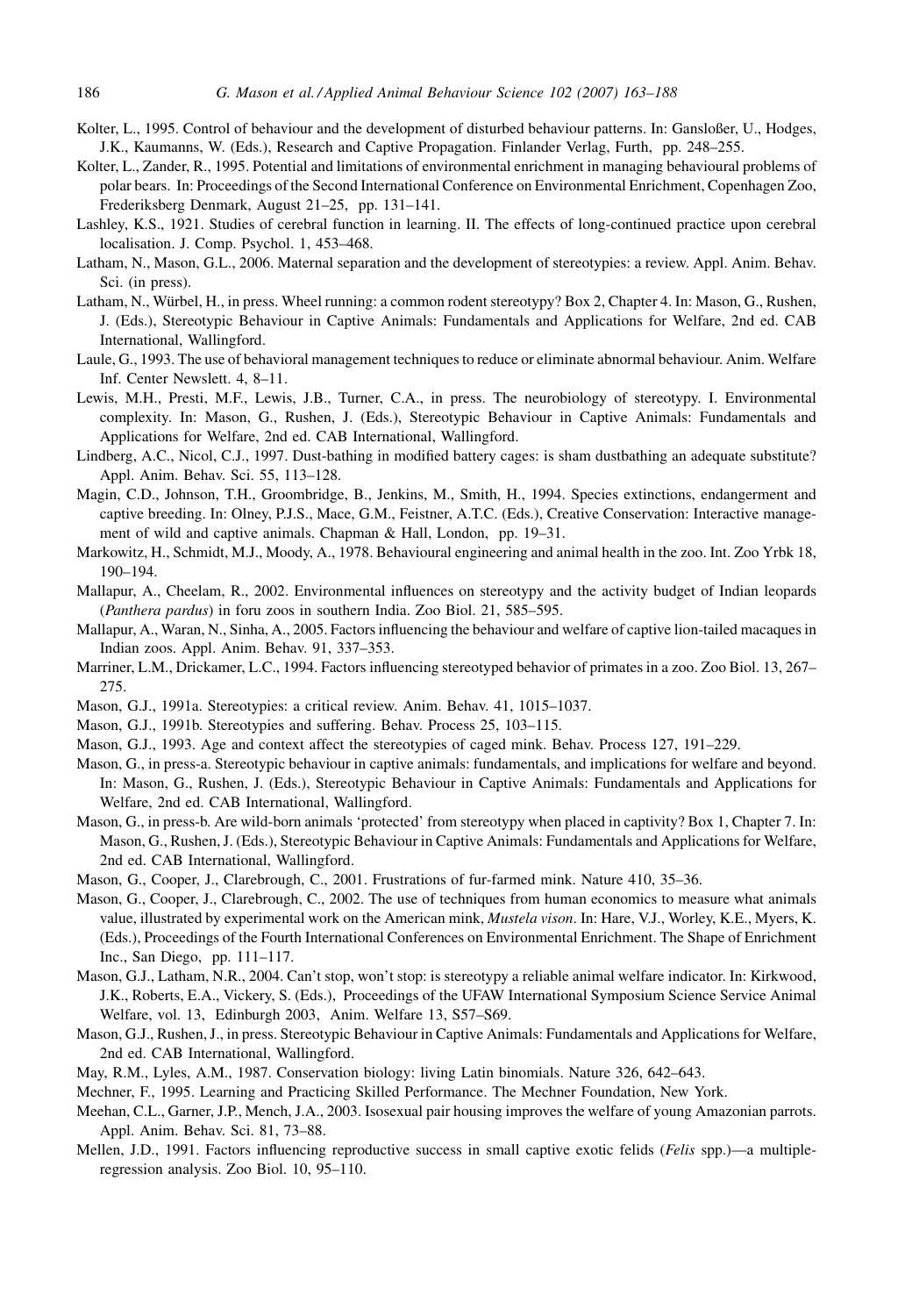- <span id="page-24-0"></span>Mellen, J., Hayes, M., Shepherdson, D., 1998. Captive environments for small felids. In: Shepherdson, D., Mellen, J., Hutchins, M. (Eds.), Second Nature: Environmental Enrichment for Captive Animals. Smithsonian Institution Press, Washington, pp. 184–201.
- Meyer-Holzapfel, M., 1968. Abnormal behaviour in zoo animals. In: Fox, M.W. (Ed.), Abnormal Behaviour in Animals. Saunders, London, pp. 476–503.
- Mills, A., Duncan, I., Slee, G., Clarke, J., 1985b. Heart rate and laying behaviour in two strains of domestic chicken. Physiol. Behav. 35, 145–147.
- Mills, A., Wood-Gush, D., Hughes, B, 1985a. Genetic analysis of strain differences in pre-laying behaviour in battery cages. Br. Poult. Sci. 26, 187–197.
- Mills, D., Luescher, L., in press. Veterinary and pharmacological approaches to abnormal repetitive behaviour. In: Mason, G., Rushen, J. (Eds.), Stereotypic Behaviour in Captive Animals: Fundamentals and Applications for Welfare, 2nd ed. CAB International, Wallingford.
- Morgan, K.N., Tromborg, C.T., 2007. Sources of stress in captivity. Appl. Anim. Behav. Sci. 102, 262–302.
- Morris, D., 1964. The response of animals to a restricted environment. Symp. Zool. Soc. Lond. 13, 99–120.
- NAS (National Autistic Society), 2002. Living with Autism—Basic Guidelines for Parents and Carers Dealing with Children with Autistic Spectrum Disorder (ASD). Available at: <http://www.nas.org.uk/family/parents/dealing.html> (accessed September 2003).
- Nevison, C.M., Hurst, J.L., Barnard, C.J., 1999a. Why do male ICR(CD-1) mice perform bar-related (stereotypic) behaviour? Behav. Process 47, 95–111.
- Nevison, C.M., Hurst, J.L., Barnard, C.J., 1999b. Strain-specific effects of cage enrichment in male laboratory mice (Mus musculus). Anim. Welfare 8, 361–379.
- Norman, D.A., 1981. The categorization of action slips. Psychol. Rev. 89, 1–55.
- Novak, M.A., Bollen, K.S., in press. Differences in the prevalence and form of abnormal behaviour across primates. Box 3, Chapter 3. In: Mason, G., Rushen, J. (Eds.), Stereotypic Behaviour in Captive Animals: Fundamentals and Applications for Welfare, 2nd ed. CAB International, Wallingford.
- Novak, M.A., Meyer, J.S., Lutz, C., Tiefenbacher, S., in press-a. Social deprivation and social separation: developmental insights from primatology. In: Mason, G., Rushen, J. (Eds.), Stereotypic Behaviour in Captive Animals: Fundamentals and Applications for Welfare, 2nd ed. CAB International, Wallingford.
- Novak, M.A., Meyer, J.S., Lutz, C., Tiefenbacher, S., in press-b. Stress and the performance of primate stereotypies. Box 3, Chapter 8. In: Mason, G., Rushen, J. (Eds.), Stereotypic Behaviour in Captive Animals: Fundamentals and Applications for Welfare, 2nd ed. CAB International, Wallingford.
- Novak, M.A., Meyer, J.S., Lutz, C., Tiefenbacher, S., Gimpel, J., Mason, G., in press-c. The effects of enrichment in biomedical facilities: some insights into their effects on laboratory primates' stereotypies. Box 3, Chapter 9. In: Mason, G., Rushen, J. (Eds.), Stereotypic Behaviour in Captive Animals: Fundamentals and Applications for Welfare, 2nd ed. CAB International, Wallingford.
- Ödberg, F.O., in press. Is it ethical to physically prevent horses performing oral stereotypies? Box 3, Chapter 2. In: Mason, G., Rushen, J. (Eds.), Stereotypic Behaviour in Captive Animals: Fundamentals and Applications for Welfare, 2nd ed. CAB International, Wallingford.
- Olsson, I.A.S., Keeling, L.J., Duncan, I.J.H., 2002. Why do hens sham dust-bathe when they have litter? Appl. Anim. Behav. Sci. 76, 53–64.
- Owen, M.A., Swaisgood, R.R., Czekala, N.M., 2005. Enclosure choice and well-being in giant pandas: is it all about control? Zoo Biol. 24, 475–481.
- Poulsen, E.M.B., Honeyman, V., Valentine, P.A., Teskey, G.C., 1996. Use of fluoxetine for the treatment of stereotypical pacing behavior in a captive polar bear. J. Am. Vet. Med. Assoc. 209, 1470–1474.
- Poulsen, E.M.B., Hutchinson, J., Honeyman, V., Cooper, R., Teskey, G., 1998. Using enrichment as a diagnostic tool in one captive polar bear. In: Proceedings of the Third International Conference on Environmental Enrichment, Shape Enrich, Orlando, FL, USA, October 12–17, pp. 215–257.
- Poulsen, E.M.B., Teskey, G.C., in press. Pacing, Prozac and a Polar Bear. Box 4, Chapter 10. In: Mason, G., Rushen, J. (Eds.), Stereotypic Behaviour in Captive Animals: Fundamentals and Applications for Welfare, 2nd ed. CAB International, Wallingford.
- Rowe, W.B., Spreekmeester, E., Meaney, M.J., Quirion, R., Rochford, I., 1998. Reactivity to novelty in cognitivelyimpaired and cognitively unimpaired aged rats and young rats. Neuroscience 83, 669–680.
- Schofield, W., Mulville, J., 1998. Assessment of the modified Forsell's procedure for the treatment of oral stereotypies in 10 horses. Vet. Rec. 142, 572–575.
- Shabani, D.B., Wilder, D.A., Flood, W.A., 2001. Reducing stereotypic behavior through discrimination training, differential reinforcement of other behavior, and self-monitoring. Behav. Intervent. 16, 279–286.